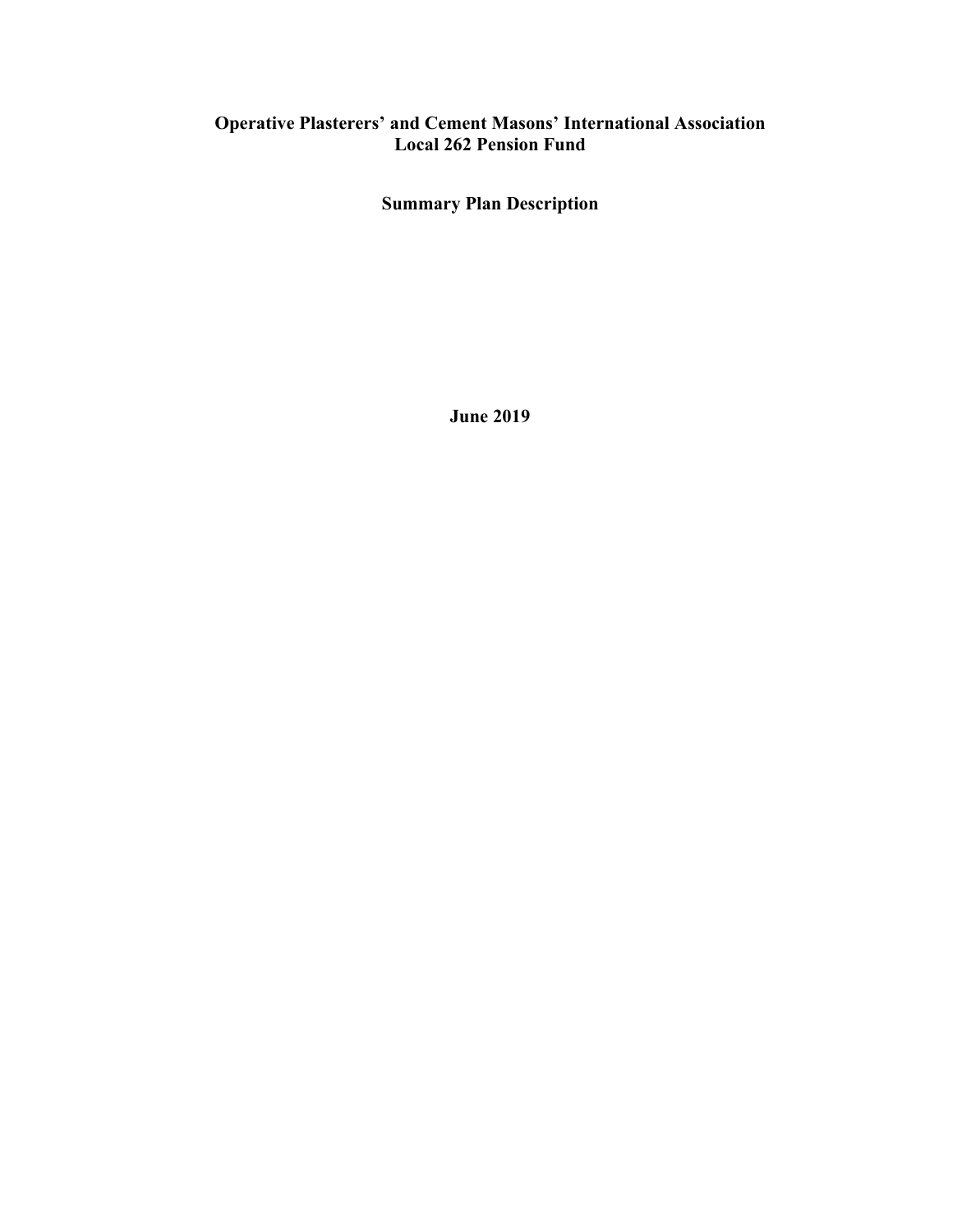### **OPERATIVE PLASTERERS' AND CEMENT MASONS' INTERNATIONAL ASSOCIATION**

#### **LOCAL 262 PENSION FUND**

Northeast District Council of the OPCMIA Fringe Benefit Funds 100 Merrick Road Suite 500 West Rockville Centre, NY 11570 Phone 516-775-2280

# **BOARD OF TRUSTEES**

### **UNION TRUSTEES**

### **MANAGEMENT TRUSTEES**

Dale Alleyne Gino Castignoli Kern Alexis

Michael Patti Salvatore DiLorenzo Matthew Stevens

# **FUND ADMINISTRATOR** Lisa Parisi

# **FUND COUNSEL** Barnes, Iaccarino, and Shepherd, LLP

# **CONSULTANTS AND ACTUARIES** First Actuarial Consulting, Inc.

# **FUND ACCOUNTANT** Fitzsimmons Abrams, LLP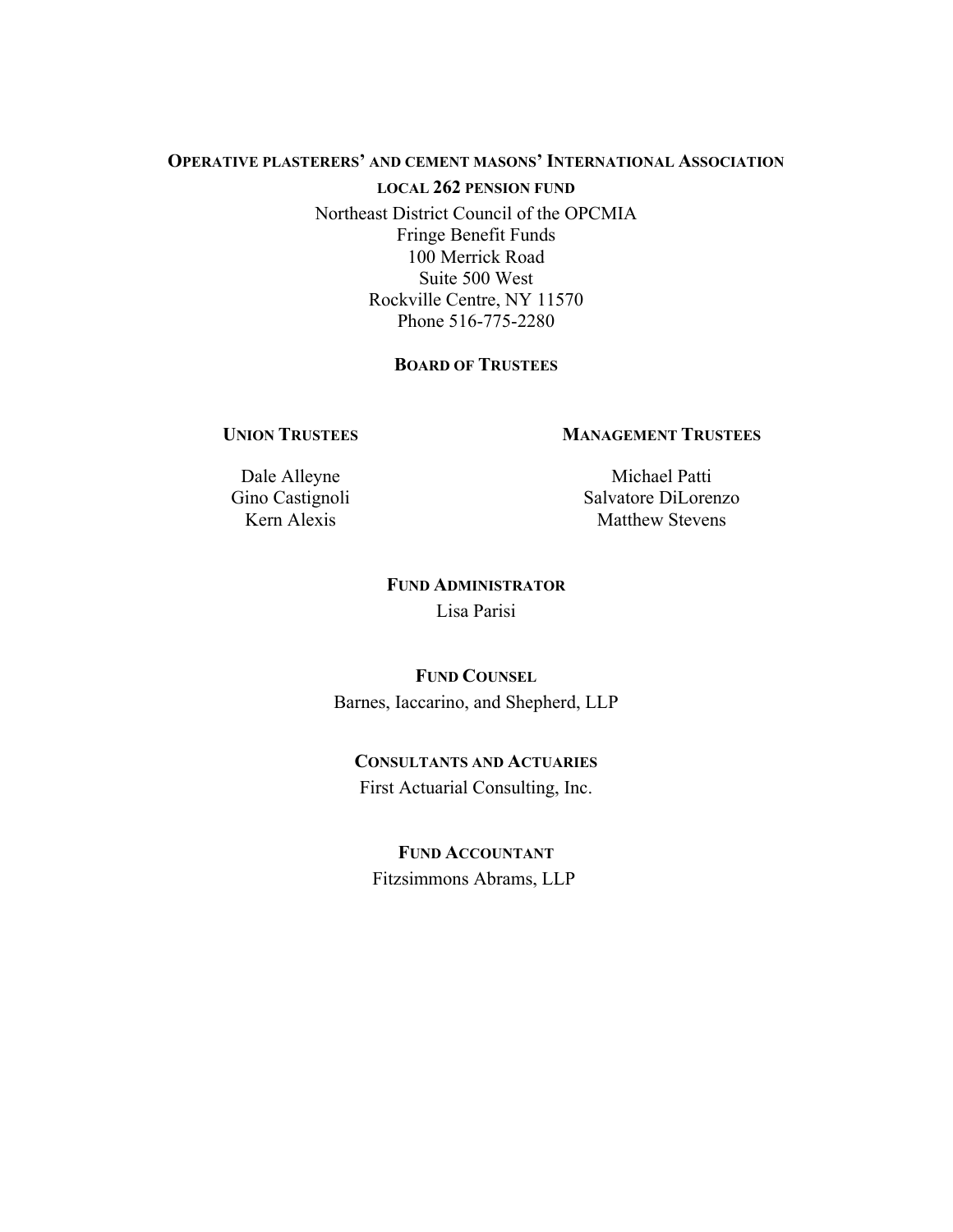# Dear Participant:

We are pleased to provide you with this booklet summarizing the provisions of the Operative Plasterers' and Cement Masons' International Association Local 262 Pension Plan (the "Plan"). The Plan is a defined benefit plan, designed to pay you benefits at your retirement.

This booklet describes the main features of the Plan and is called a Summary Plan Description ("SPD"). As you look through it, you will learn how and when you can become a participant in the Plan, the forms of benefits available under the Plan and when they are payable, and the circumstances under which you can lose credit you have earned towards a pension benefit. To make this information as clear as possible, every effort has been made to write this SPD in a plain, straightforward manner. Please read this SPD carefully and show it to your family. It is important for your family to be aware of the benefits available to you under the Plan, including the Plan's survivor-protection features.

In translating from legal language to everyday English, we have done our best to explain everything correctly. However, please note that this SPD is not a substitute for the official Plan document and does not change or otherwise alter the terms of the Plan. If there are any discrepancies between this SPD and the Plan document, the language of the Plan is controlling in all cases. The Plan document, and other official documents, such as the trust agreement under which the Plan was established, and applicable collective bargaining agreements, are available for your inspection at the Fund Office.

This booklet contains a summary in English of your plan rights and benefits under the Plan. If you have difficulty understanding any part of this booklet, contact the Fund Administrator at (516) 775-2280 for assistance. Office hours are from 8:00 a.m. to 4:00 p.m. Monday through Friday. If you speak Spanish and need assistance with understanding any part of this booklet, please contact the Fund Office and ask for a Spanish-speaking representative. You may direct any questions you may have about your benefits to the Fund Office.

# **SI HABLA ESPAÑOL**

Este folleto contiene un resumen en inglés de los derechos y beneficios de su plan según el Plan. Si tiene dificultades para comprender alguna parte de este folleto, comuníquese con el Administrador del Fondo al (516) 775-2280 para obtener ayuda. Las horas de oficina son de 8:00 a. metro. to 4:00 p. metro. (hora del este) de lunes a viernes. Si habla español y necesita ayuda para comprender alguna parte de este folleto, comuníquese con la Oficina del Fondo y solicite un representante que hable español. Puede dirigir cualquier pregunta que pueda tener sobre sus beneficios a la Oficina del Fondo.

# THE BOARD OF TRUSTEES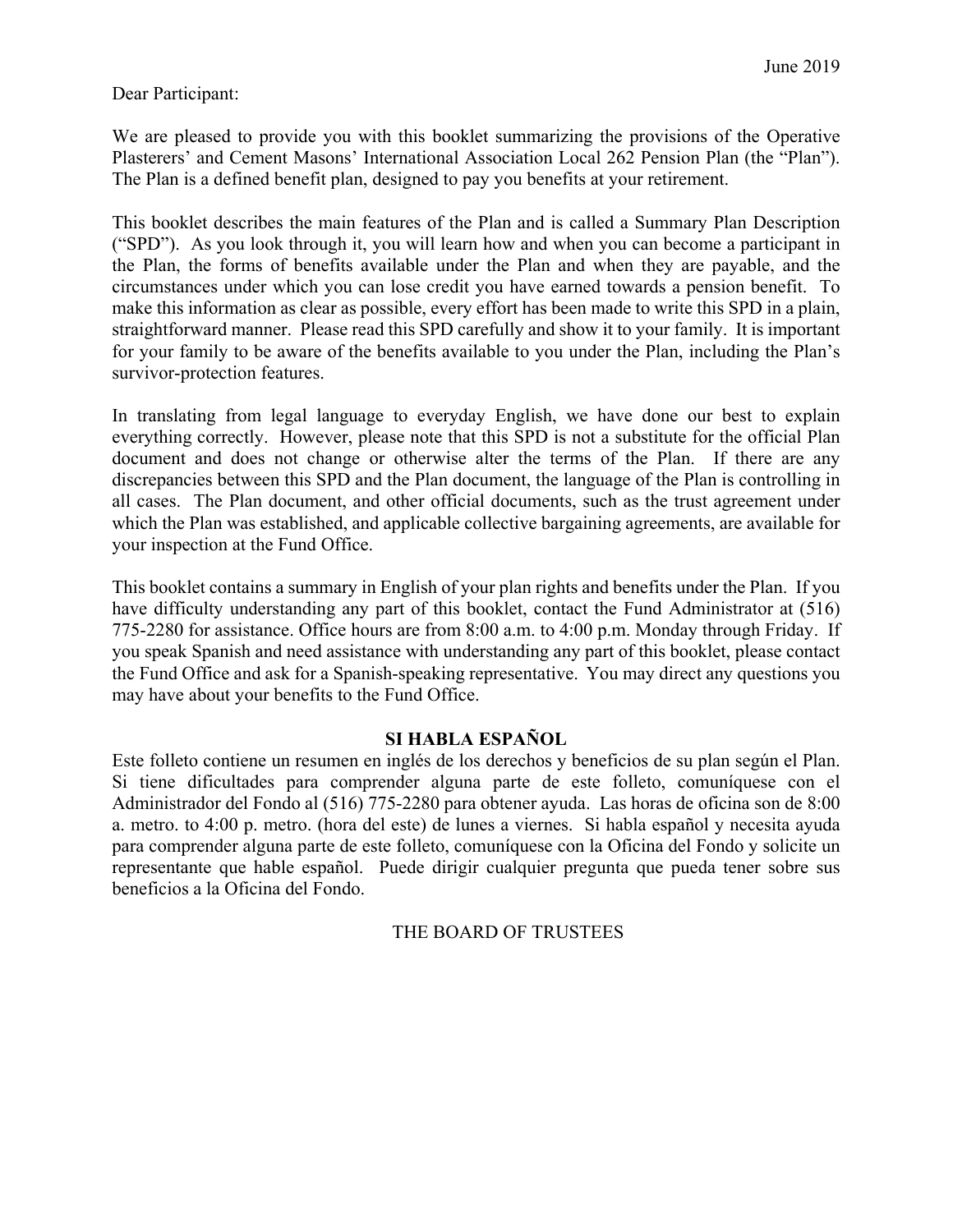# **TABLE OF CONTENTS**

|                                                                 | Page |
|-----------------------------------------------------------------|------|
|                                                                 |      |
|                                                                 |      |
|                                                                 |      |
|                                                                 |      |
|                                                                 |      |
|                                                                 |      |
|                                                                 |      |
|                                                                 |      |
|                                                                 |      |
|                                                                 |      |
|                                                                 |      |
|                                                                 |      |
|                                                                 |      |
|                                                                 |      |
|                                                                 |      |
| CAN YOU LOSE YEARS OF SERVICE AND YEARS OF VESTING SERVICE? 19  |      |
|                                                                 |      |
|                                                                 |      |
|                                                                 |      |
|                                                                 |      |
|                                                                 |      |
|                                                                 |      |
|                                                                 |      |
|                                                                 |      |
|                                                                 |      |
|                                                                 |      |
|                                                                 |      |
|                                                                 |      |
|                                                                 |      |
|                                                                 |      |
|                                                                 |      |
|                                                                 |      |
|                                                                 |      |
|                                                                 |      |
|                                                                 |      |
|                                                                 |      |
| YOUR RIGHTS UNDER THE EMPLOYEE RETIREMENT INCOME SECURITY ACT35 |      |
|                                                                 |      |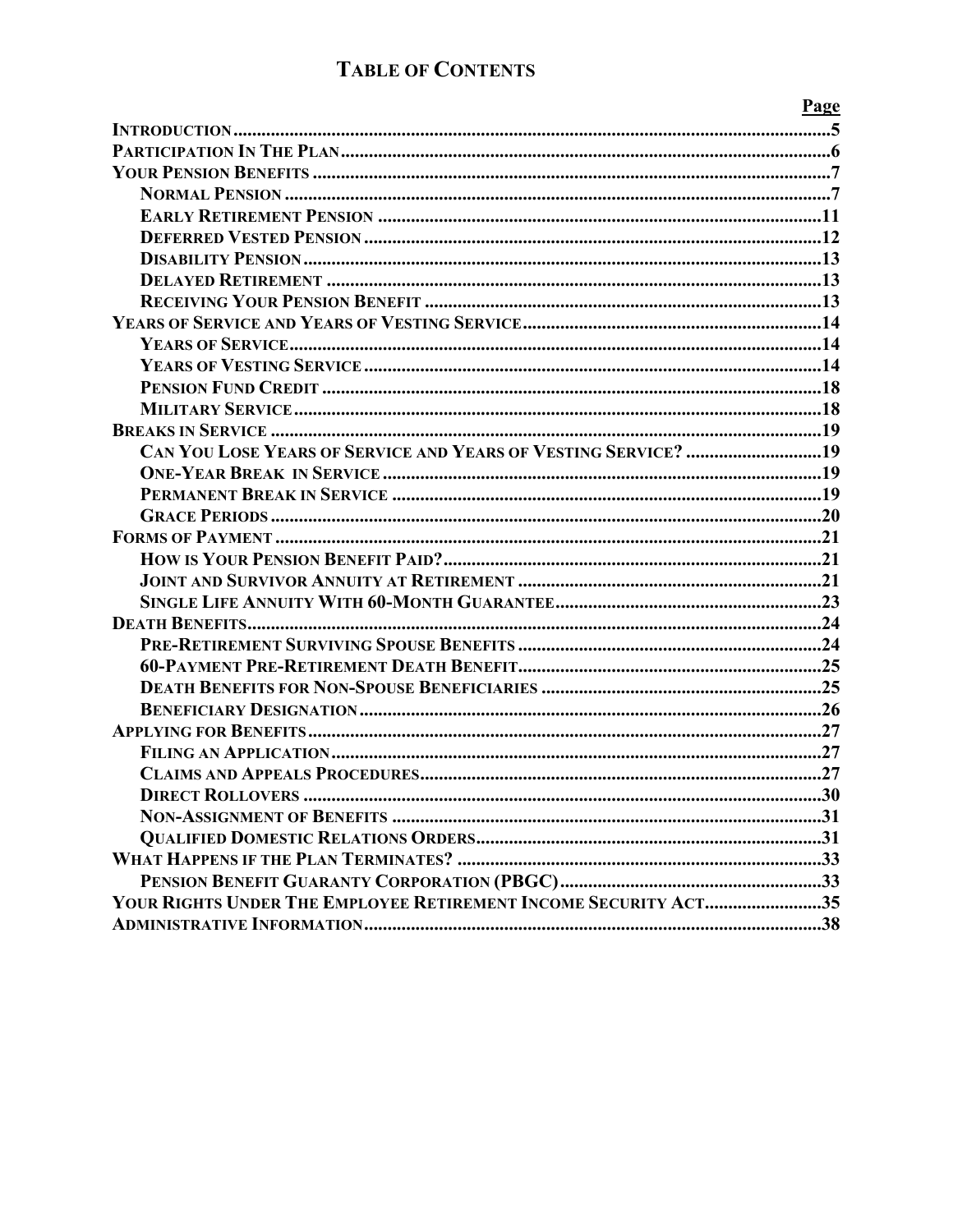# **Introduction**

The Operative Plasterers' and Cement Masons' International Association Local 262 Pension Fund, (the "Plan") is maintained under the Plan document and Trust Agreement as well as the collective bargaining agreements between certain employers and the Operative Plasterers' and Cement Masons International Association Local No. 262 (the" Union"). These agreements require the employers to contribute to the Plan on behalf of their employees. Each such employer is referred to in this SPD as a "Contributing Employer". The Plan is completely financed by contributions from Contributing Employers. You pay nothing.

You may participate in the Plan if you work for a Contributing Employer, the Union, or the Local 262 Pension Plan and if the Union's Executive Board and the Board of Trustees have approved contributions on your behalf. Such employment is referred to as "Covered Employment". Upon written request, the Fund Office will provide you with information as to whether an employer is a Contributing Employer under the Plan. When this booklet refers to "you", it assumes that you are an employee covered by the Plan.

The Plan is administered exclusively by a Board of Trustees (the "Trustees") consisting of an equal number of representatives of the Union and of the Contributing Employers. The teams of Union and Employer Trustees have equal voting rights and serve without compensation. The Trustees have the sole power and discretionary authority to construe and interpret the terms of the Plan, and no one else has any authority to interpret the Plan (or other applicable documents) or to make any promises to you about it, including any claim for benefits.

The Plan has been determined to be tax-qualified by the Internal Revenue Service. The contributions made by Contributing Employers are held in a separate trust fund (the "Pension Fund") established for the purpose of paying benefits provided under the Plan and administrative expenses.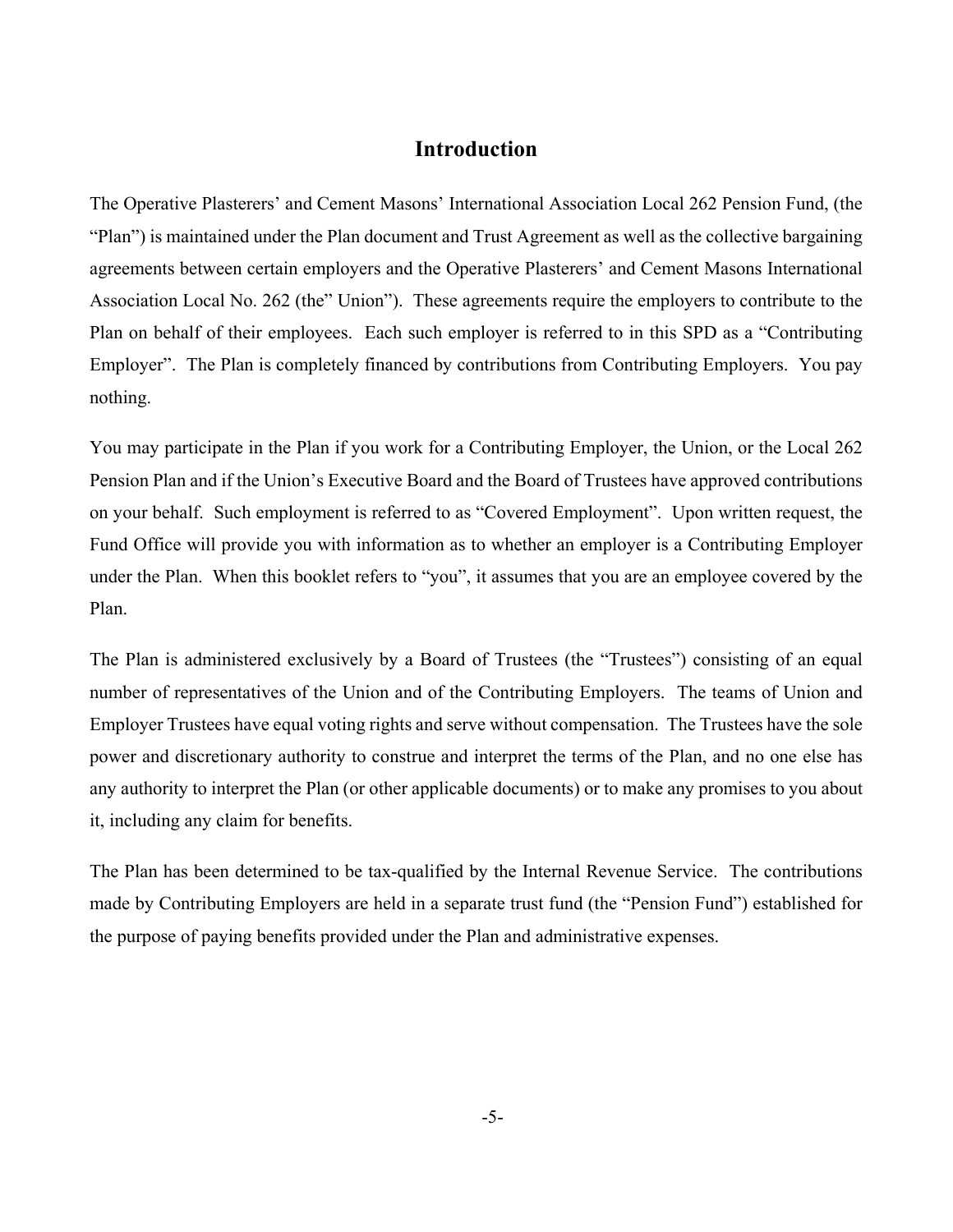# **PARTICIPATION IN THE PLAN**

You will first become a participant in the Plan on the earliest January  $1<sup>st</sup>$  or July  $1<sup>st</sup>$  following a 12consecutive month period during which you completed at least 200 hours of service in Covered Employment. If you do not complete 200 hours of service during the initial 12-consecutive month period, then you will become a participant in the Plan on the earliest January  $1<sup>st</sup>$  or July  $1<sup>st</sup>$  following the completion of 200 hours of service in Covered Employment during any Plan Year (which is a calendar year).

You will remain a participant unless you have a One-Year Break in Service before you are fully vested in your benefit.

If you do have a One-Year Break in Service, but later return to Covered Employment, you will resume participation in the Plan after completing 200 hours of service in Covered Employment within a 12 consecutive month period. Your participation will be retroactive to the first hour of service in reemployment.

Effective August 1, 2017, participants are categorized as either "Tier I Participants" or "Tier II Participants", as those terms are defined in the applicable collective bargaining agreements.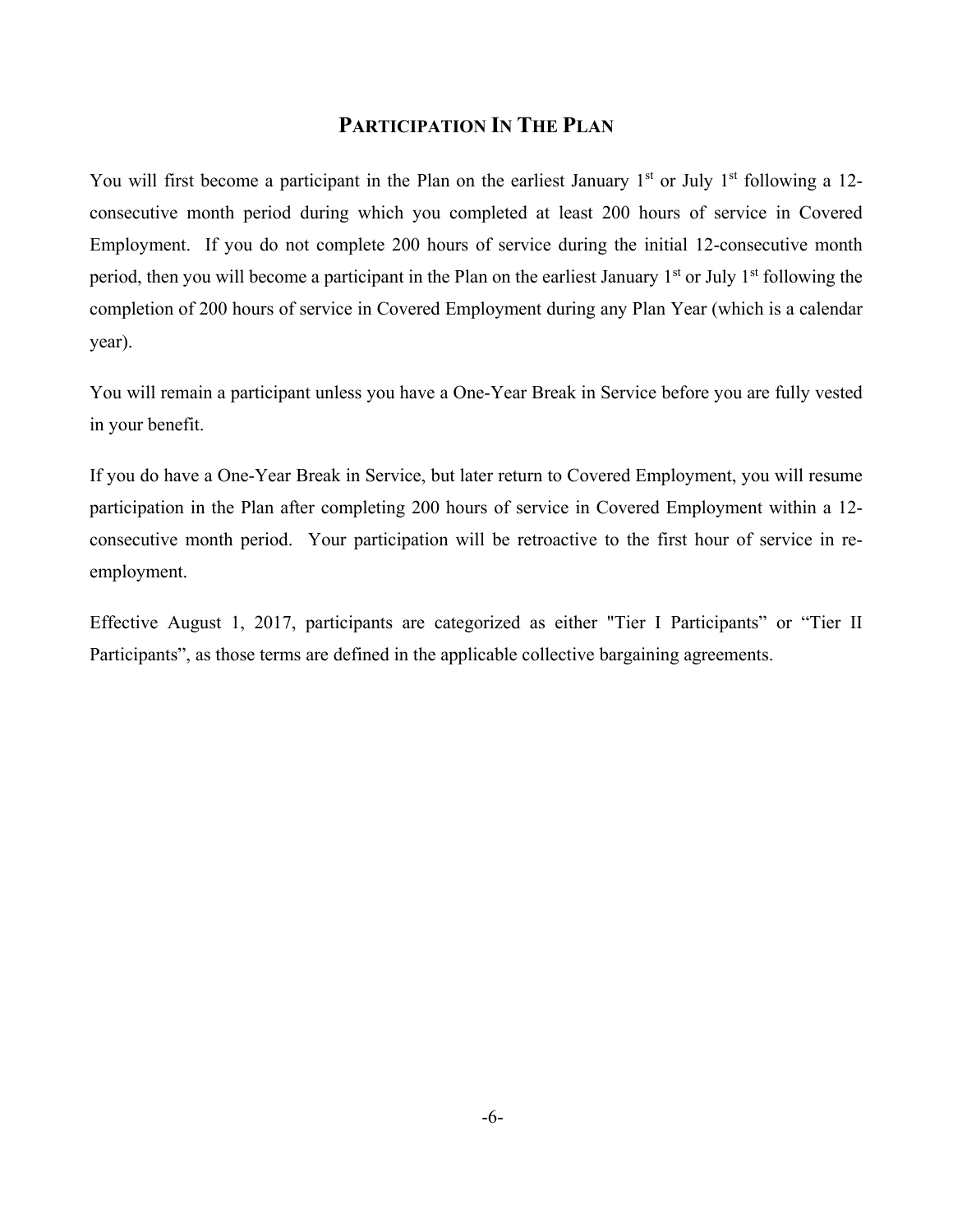# **YOUR PENSION BENEFITS**

## **NORMAL PENSION**

You may retire on a Normal Pension if you are at least 65 years old and have five Years of Service or you have attained Normal Retirement Age when a participant.

The amount of your monthly Normal Pension depends on whether you are a Tier I or Tier II participant and is calculated as follows:

# Tier I Participants

- [1](#page-6-0).  $$0.80$  times your Years of Service<sup>1</sup> earned prior to January 1, 2006, up to a maximum of \$20.00; plus,
- 2. \$6.00 for each 1,000 hours of Covered Employment<sup>1</sup> credited to you before January 1, 2006; plus,
- 3. For each Plan Year on or after January 1, 2006, and before January 1, 2008, \$12.50 for each full 250 hours of Covered Employment in that year; plus,
- 4. For each Plan Year on or after January 1, 2008, and before January 1, 2014, \$17.50 for each full 250 hours of Covered Employment in that year; plus,
- 5. For each Plan Year on or after January 1, 2014, and before January 1, 2018, \$20.50 for each full 250 hours of Covered Employment in that year; plus,
- 6. For each Plan Year on or after January 1, 2018, and before January 1, 2019, \$8.20 for each full 100 hours of Covered Employment in that year; plus,
- 7. For each Plan Year on or after January 1, 2019, \$10.00 for each full 100 hours of Covered Employment in that year.

<span id="page-6-0"></span><sup>&</sup>lt;sup>1</sup> For the purpose of calculating your Normal Pension, Years of Service and hours of Covered Employment prior to 2006 only include hours for which contributions were required to be made to the Local 60 Pension Fund per applicable collective bargaining agreements.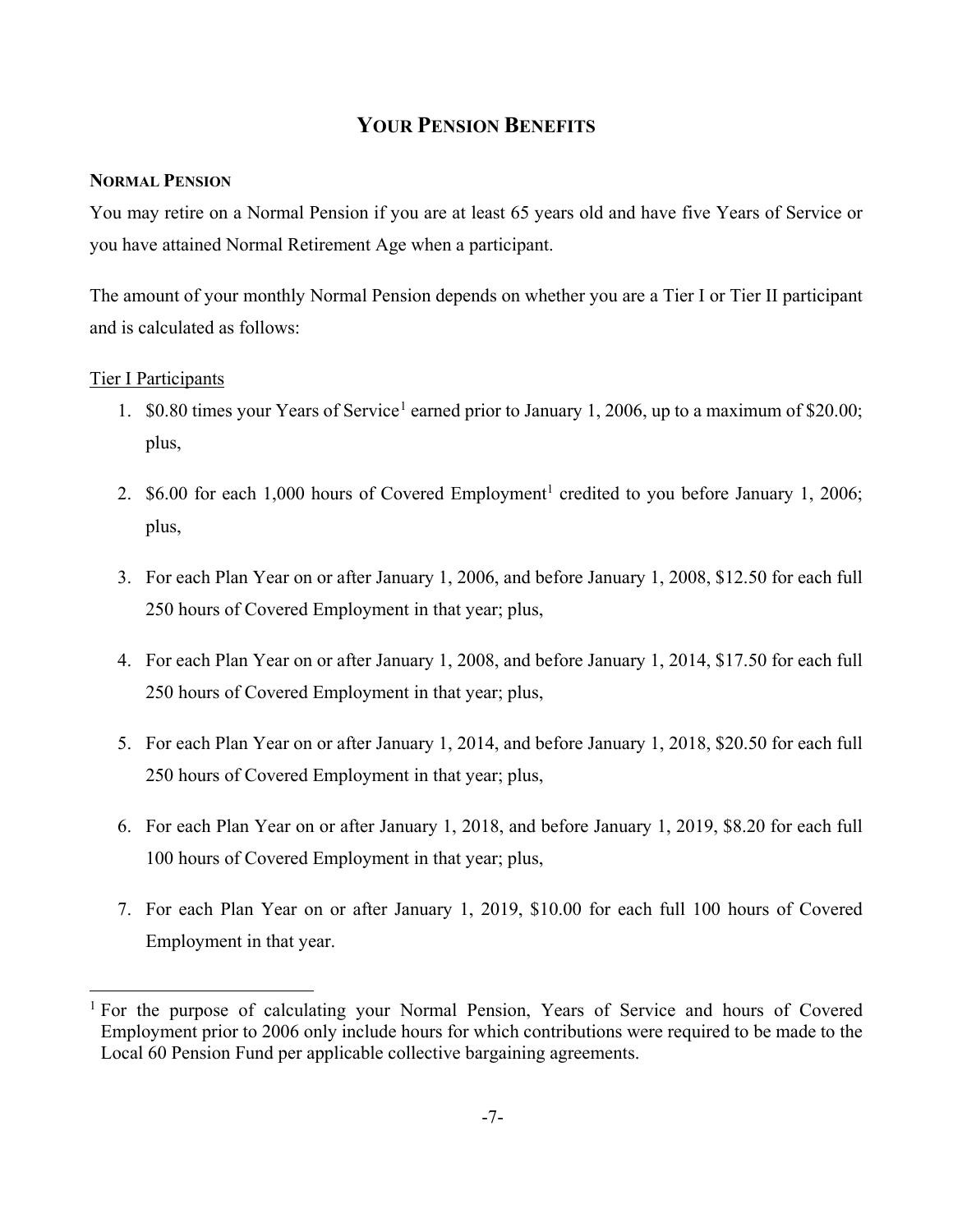# Tier II Participants

- 1. For the five-month period on or after August 1, 2017, and before January 1, 2018, \$10.25 for each full 250 hours of Covered Employment in that period; plus,
- 2. For each Plan Year on or after January 1, 2018, and before January 1, 2019, \$4.10 for each full 100 hours of Covered Employment in that year; plus,
- 3. For each Plan Year on or after January 1, 2019, \$5.00 for each full 100 hours of Covered Employment in that year.

# *For example:*

Pete is a Tier I Participant. He was employed for the years January 1, 1995 through December 31, 2019. From January 1, 1995 through December 31, 2005, he earned 10 Years of Service and worked a total of 8,876 hours in Covered Employment. From January 1, 2006 through December 31, 2019, he worked the following hours:

| Year | Hours | Year | Hours | Vear | Hours | Year | Hours                                  | $v_{\text{ear}}$ | Hours |
|------|-------|------|-------|------|-------|------|----------------------------------------|------------------|-------|
| 2006 | 396   | 2009 | 346   | 2012 | 2,093 | 2015 | 2,202                                  | 2018             | 1,655 |
| 2007 | 841   | 2010 | 843   | 2013 | ,844  | 2016 | 2,370<br>ل ہ⊿                          | 2019             | 782   |
| 2008 | 264   | 2011 | 2,301 | 2014 | 2,352 | 2017 | 127<br>$\overline{a}$ , $\overline{a}$ |                  |       |

His Normal Pension benefit is calculated as follows:

From January 1, 1995 through December 31, 2005:

- 1. \$0.80 times 10 Years of Service = \$**8.00,** plus
- 2. 8,876 (hours from 1995 through 2005) divided by 1,000 = 8.876 times \$6.00 = **\$53.26**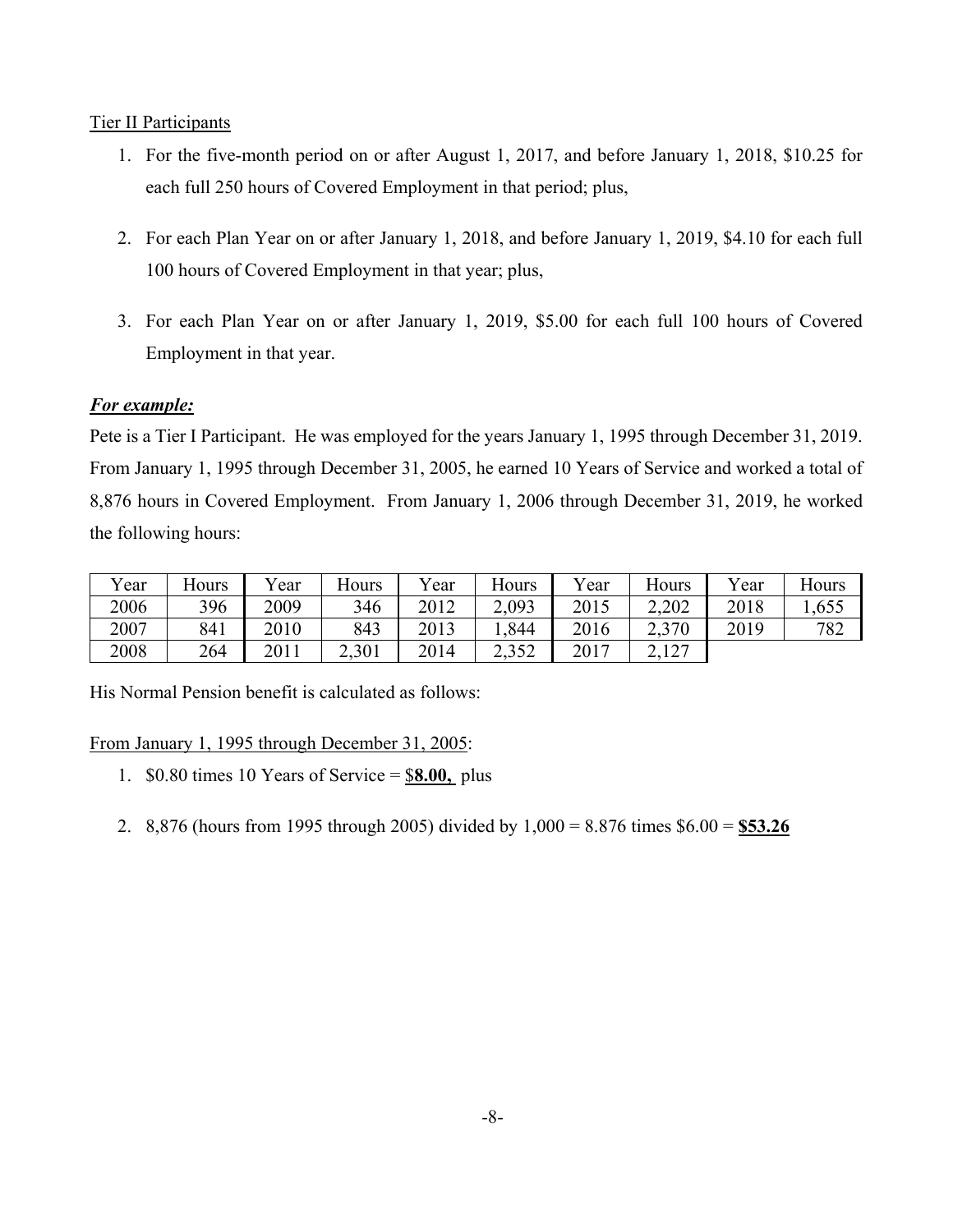#### From January 1, 2006 through December 31, 2007:

- 3. (a) 2006 hours: 396 divided by  $250 = 1.584$ ; rounded to the next lowest whole number is 1
	- (b) 2007 hours: 841 divided by  $250 = 3.364$ ; rounded to the next lowest whole number is 3
	- (c) (a) + (b) =  $1 + 3 = 4$
	- (d) 4 times  $$12.50 = $50.00$

#### From January 1, 2008 through December 31, 2013:

- 4. (a) 2008 hours: 264 divided by  $250 = 1.056$ ; rounded to the next lowest whole number is 1
	- (b) 2009 hours: 346 divided by  $250 = 1.384$ ; rounded to the next lowest whole number is 1
	- (c) 2010 hours: 843 divided by  $250 = 3.372$ ; rounded to the next lowest whole number is 3
	- (d) 2011 hours: 2,301 divided by  $250 = 9.204$ ; rounded to the next lowest whole number is 9
	- (e) 2012 hours: 2,093 divided by  $250 = 8.372$ ; rounded to the next lowest whole number is 8
	- (f) 2013 hours: 1,844 divided by  $250 = 7.376$ ; rounded to the next lowest whole number is 7
	- (g) (a) + (b) + (c) + (d) + (e) + (f) = 1 + 1 + 3 + 9 + 8 + 7 = 29
	- (h) 29 times \$17.50 = **\$507.50**

#### From January 1, 2014 through December 31, 2017:

5. (a) 2014 hours: 2,352 divided by  $250 = 9.408$ ; rounded to the next lowest whole number is 9 (b) 2015 hours: 2,202 divided by  $250 = 8.808$ ; rounded to the next lowest whole number is 8 (c) 2016 hours: 2,370 divided by  $250 = 9.480$ ; rounded to the next lowest whole number is 9 (d) 2017 hours: 2,127 divided by  $250 = 8.508$ ; rounded to the next lowest whole number is 8 (e) (a) + (b) + (c) + (d) =  $9 + 8 + 9 + 8 = 34$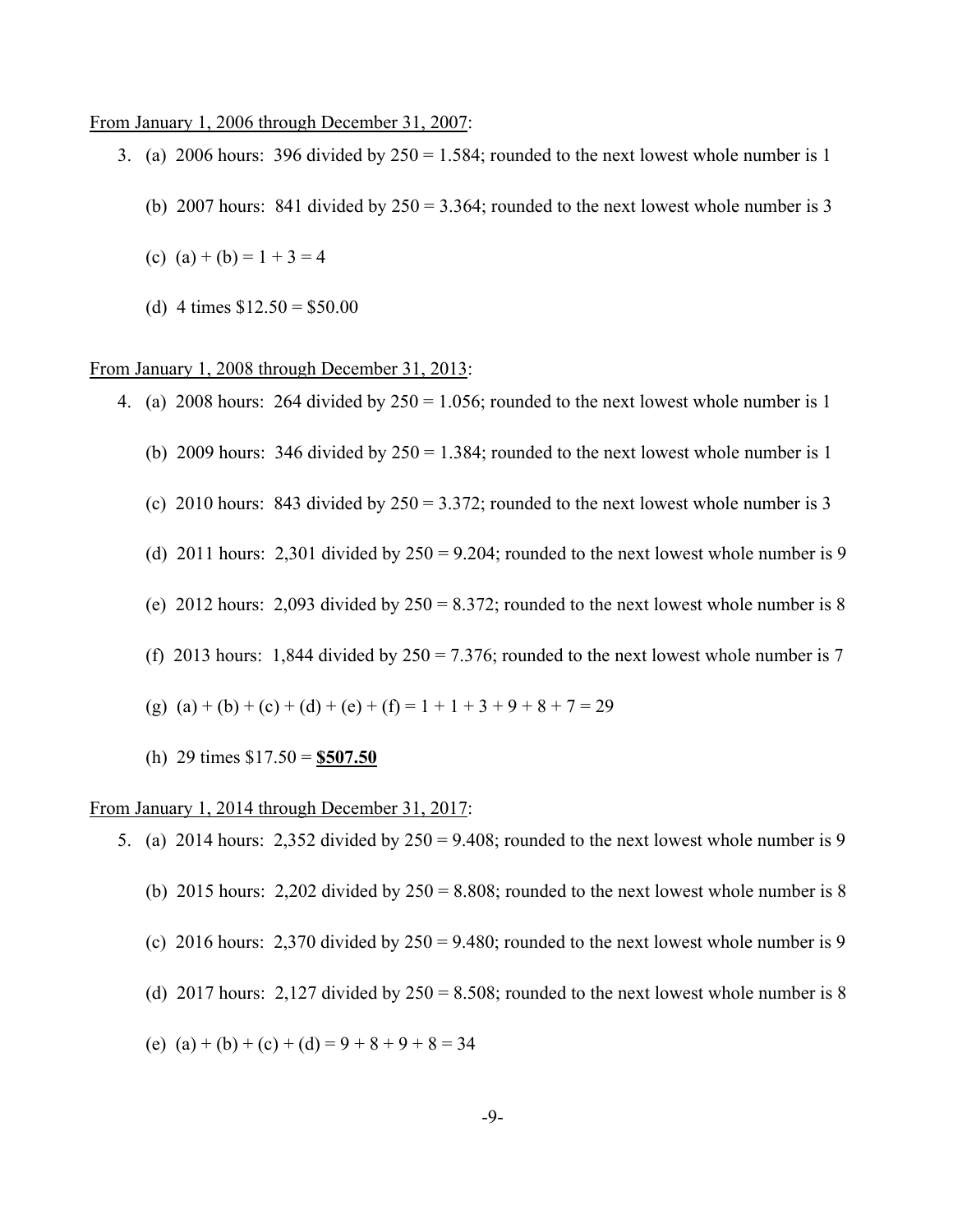(f) 34 times \$20.50 = **\$697.00**

### From January 1, 2018 through December 31, 2018:

- 6. (a) 2018 hours: 1,655 divided by  $100 = 16.550$ ; rounded to the next lowest whole number is 16
	- (b) 16 times \$8.20 = **\$131.20**

### From January 1, 2019 through December 31, 2019:

- 7. (a) 2019 hours: 782 divided by  $100 = 7.820$ ; rounded to the next lowest whole number is 7
	- (b) 7 times \$10.00 = **\$70.00**

### The amount of the Normal Pension is equal to the sum of 1, 2, 3, 4, 5, 6 and 7 above as follows:

**\$8.00** plus **\$53.26** plus **\$50.00** plus **\$507.50** plus **\$697.00** plus **\$131.20** plus **\$70.00** = \$1,516.96

The amount of Pete's Normal Pension benefit is **\$1,516.96** per month. This benefit will be payable when Pete reaches age 65.

If you were a member of Locals 202, 260 or 530 prior to 2006, only hours worked in Covered Employment (i.e., under the jurisdiction of Local 60) are taken into account when calculating your benefit amount.

# *For example:*

Andy was a member of Local 260 prior to 2006. He has the same work history as Pete in the previous example, except that only 2,959 of his 8,876 total hours worked from January 1, 1995 through December 31, 2005 were Covered Employment. Also, he earned only three Years of Service from January 1, 1995 through December 31, 2005. His benefit for the period January 1, 1995 through December 31, 2005 is:

- 1. \$0.80 times 3 Years of Service = \$**2.40,** plus
- 2. 2,959 (hours in Covered Employment from 1995 through 2005) divided by 1,000 = 2.959 times \$6.00 = **\$17.75**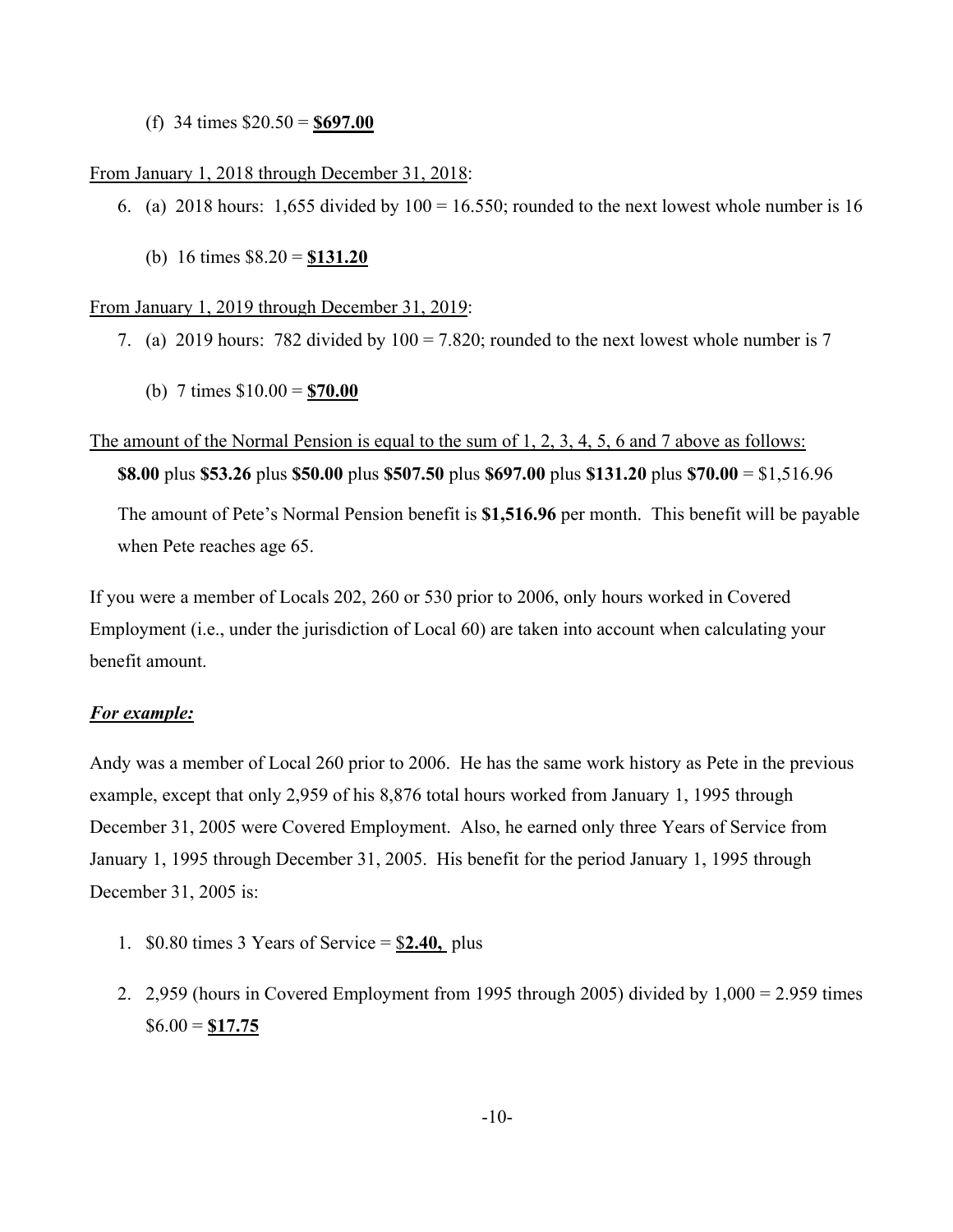Andy's benefit earned after December 31, 2005 is the same as Pete's. The amount of his Normal Pension is as follows:

**\$2.40** plus **\$17.75** plus **\$50.00** plus **\$507.50** plus **\$697.00** plus **\$131.20** plus **\$70.00** = \$1,475.85 The amount of Andy's Normal Pension benefit is **\$1,475.85** per month. This benefit will be payable when Andy reaches age 65.

### **EARLY RETIREMENT PENSION**

You may retire on an Early Retirement Pension if you are at least 62 and have at least 15 Years of Service or 15 Years of Vesting Service (these terms are defined on page 13). If you have at least 15 Years of Service or 15 Years of Vesting Service but leave Covered Employment before becoming 62 years old, you may receive an Early Retirement Pension when you turn 62.

The amount of your lifetime Early Retirement Pension will be calculated in the same manner as a Normal Pension, but will be reduced by  $\frac{1}{2}$  of 1% for each month you are younger than age 65 to reflect your age at early retirement. The lifetime benefit is reduced because you are expected to receive your benefit over a longer period.

# *For example:*

Pete (from the Normal Pension calculation example) has at least 15 Years of Service and so decides to retire on January 1, 2020 at age 62. Pete's Early Retirement Pension would be \$1,516.96 (his Normal Pension) reduced by  $\frac{1}{2}$  of 1% (0.005) for every full month he is younger than age 65. If he wants to begin at age 62, a full 36 months younger than age 65, the \$1,516.96 benefit is reduced for early retirement as follows:

36 times  $0.005 = 0.18$ 

 $$1,516.96$  times  $0.18 = $273.05$  reduction

 $$1,516.96$  minus  $$273.05 = $1,243.91$ 

The amount of Pete's Early Retirement Pension benefit commencing at age 62 is **\$1,243.91** per month.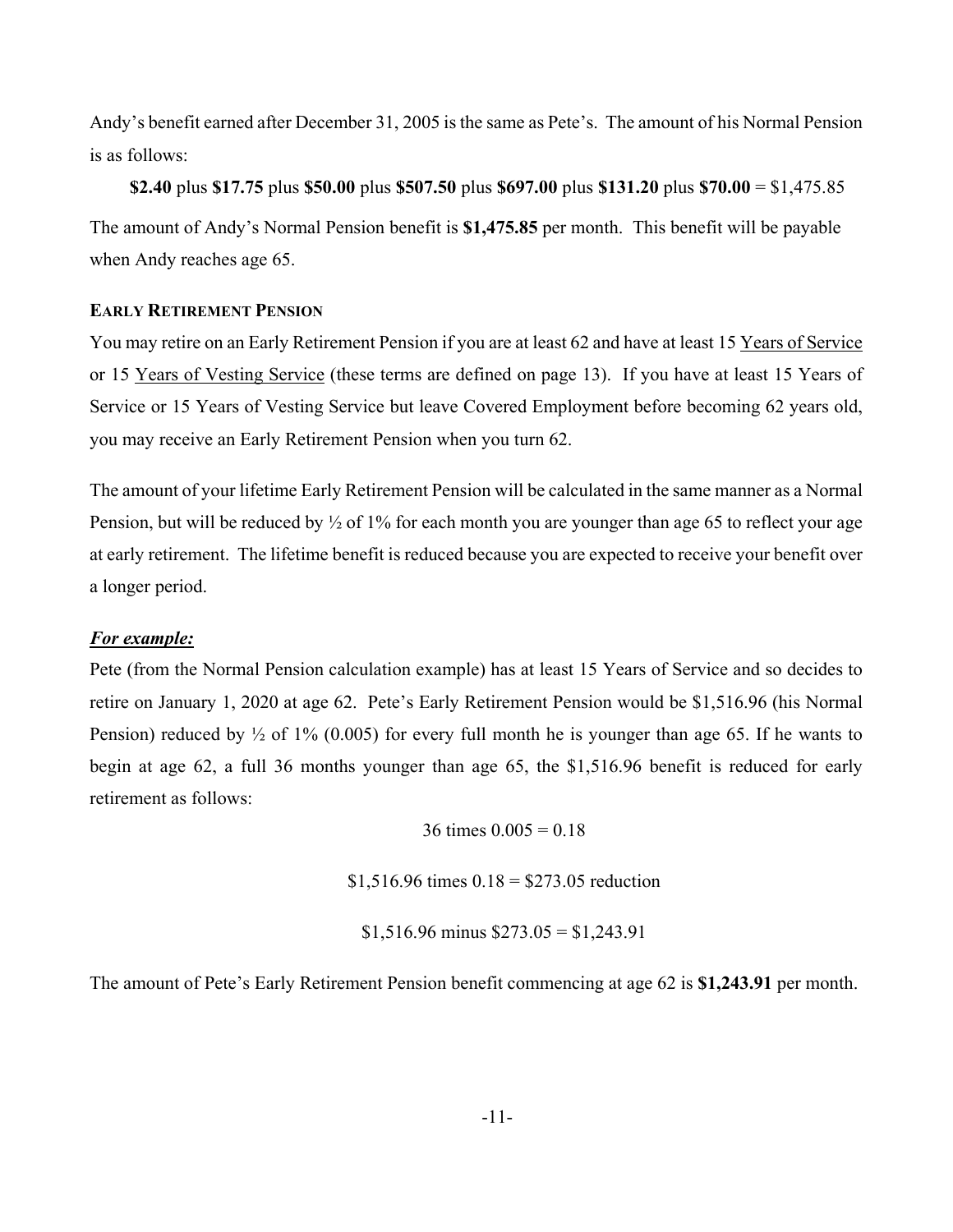# **DEFERRED VESTED PENSION**

If you have attained Vested Status, you may receive a Deferred Vested Pension payable at Normal Retirement Age. If you have earned at least 15 Years of Service or 15 years of Vesting Service, you may receive a Deferred Vested Pension as early as age 62.

You attain Vested Status if:

- You completed at least an hour of service on or after January 1, 1999 and have earned at least 5 Years of Vesting Service; or
- You attained Normal Retirement Age while a participant and before incurring a One-Year Break in Service. "Normal Retirement Age" is the attainment of age 65 while a participant under the Plan.

You will be deemed to be on "Deferred Pension Status" if you do not complete at least 200 hours of service in any two successive calendar years. Your Deferred Vested Pension will be determined under the rules of the Plan in effect as of the beginning of the first calendar year in which you completed less than 200 hours of service.

If your Deferred Vested Pension is payable at age 65, it will be calculated in the same manner as a Normal Pension. However, if you were on Deferred Pension Status before December 31, 1990, the second portion of your Normal Pension benefit, (item 2 under Tier I Participants) will be \$4.10 (instead of \$6.00) for each 1,000 hours of Covered Employment credited to you before December 31, 1990.

If your Deferred Vested Pension is paid between age 62 and age 65, the amount of the pension will be reduced in the same manner as an Early Retirement Pension.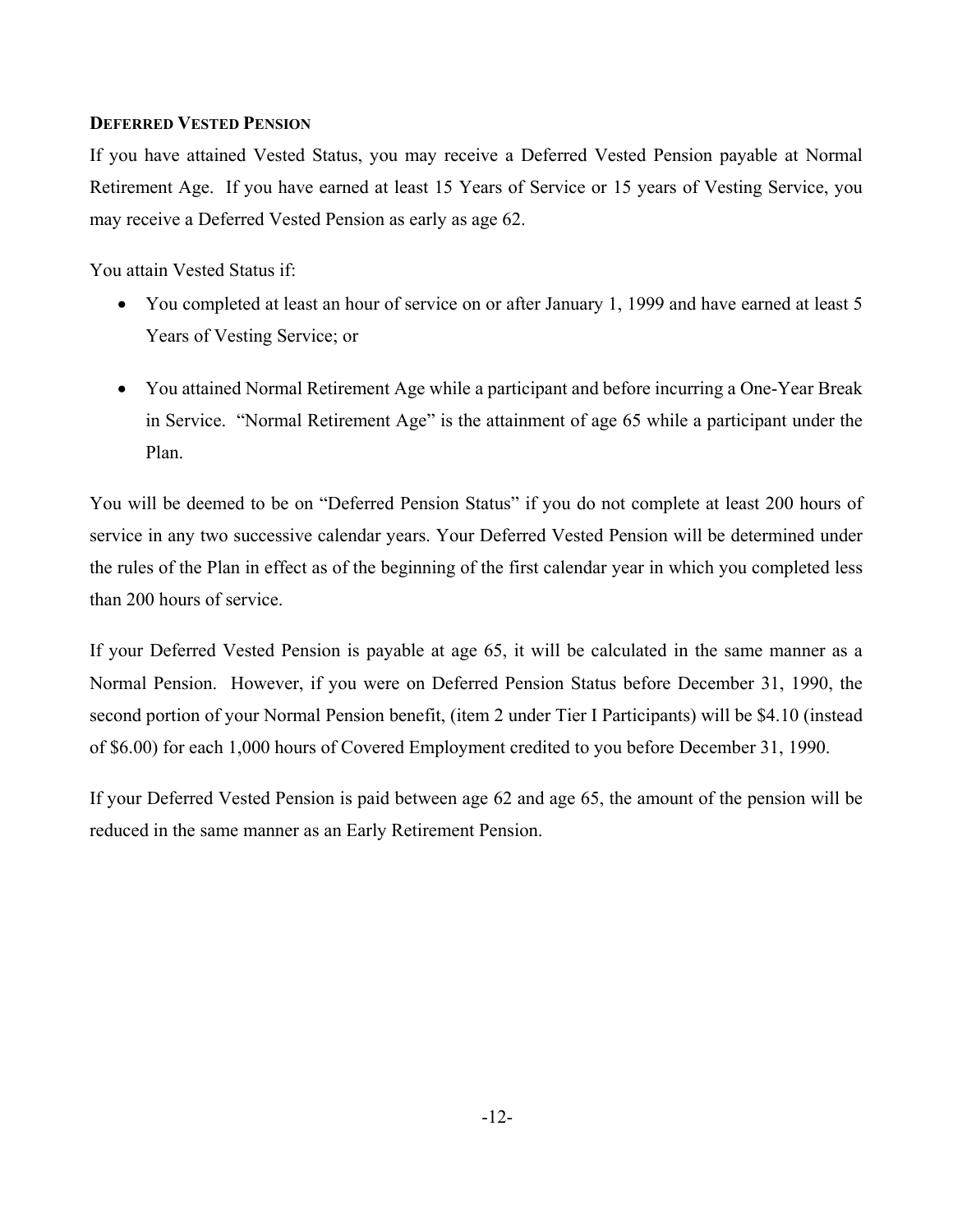### **DISABILITY PENSION**

You may retire on a Disability Pension if you meet the following requirements:

- You are totally and permanently disabled and have received a Social Security Disability award stating that you are totally and permanently disabled;
- You became disabled before you were on Deferred Pension status. For this purpose, your date of disability is the date determined by the Social Security Administration for purposes of your Social Security Disability award; and
- You have earned at least 15 Years of Service or 15 Years of Vesting Service.

The amount of your Disability Pension will be the same as your Normal Pension you would be eligible to receive if you had reached age 65, and will commence on the date you begin to receive Social Security Disability benefits. There will be no reduction for Early Retirement.

# **DELAYED RETIREMENT**

If you delay receiving pension benefits until after you have reached Normal Retirement Age, your benefit will be actuarially increased for each month you are older than age 65 at the time your benefits begin. This actuarial increase will be 1.0% per month for the first 60 months after age 65 and 1.5% for each month thereafter. If you continue to work after Normal Retirement Age and earn additional accruals, these additional accruals will be actuarially increased from the date they become payable.

# **RECEIVING YOUR PENSION BENEFIT**

Generally, you should begin receiving your pension benefit on the first day of the month following the month you submit your application. You may, however, choose to delay the start date of your benefit payments, but your benefit cannot be delayed beyond the April 1st following the calendar year in which you turn age 70½. Your benefit must begin by that April 1, even though you may still be working in Covered Employment.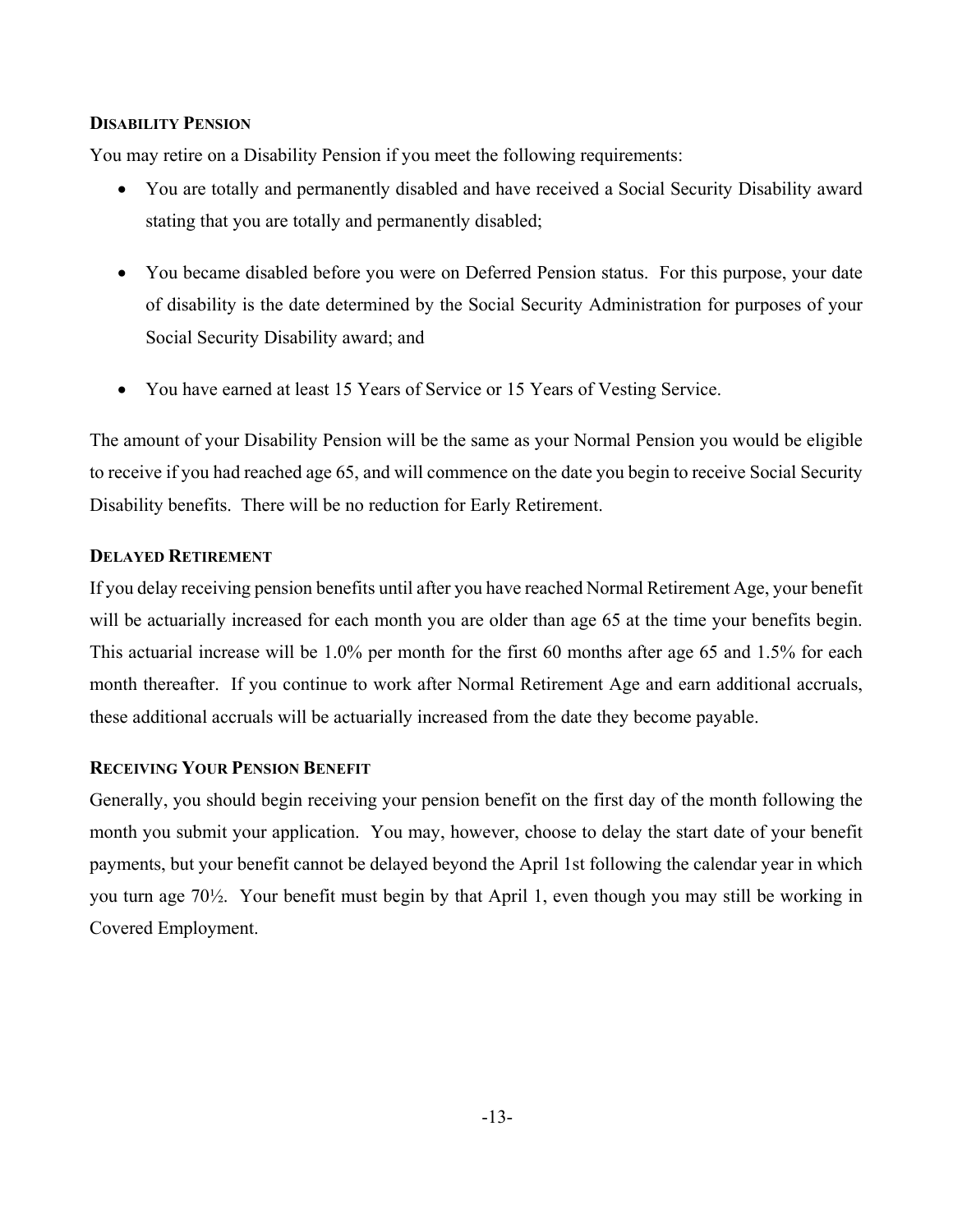# **YEARS OF SERVICE AND YEARS OF VESTING SERVICE**

Your Years of Service are used to determine your eligibility for a benefit under the Plan and to determine a portion of the amount of your monthly benefit earned prior to 2006. Your Years of Vesting Service determine when your right to receive a pension becomes non-forfeitable. This section explains how you accumulate Years of Service and Years of Vesting Service, and also how you can lose the Years of Service and the Years of Vesting Service you have already accumulated.

### **YEARS OF SERVICE**

You will earn a Year of Service for each Plan Year prior to 2006 in which you worked at least 120 hours of service in Covered Employment. Years of Service earned prior to 2006 only include hours for which contributions were required to be made to the Local 60 Pension Fund per applicable collective bargaining agreements. For Plan Years beginning on and after January 1, 2006, and prior to January 1, 2018, you will earn  $\frac{1}{4}$  Year of Service for each 250 hours of service in Covered Employment, up to a maximum of one Year of Service in any Plan Year as stated in section 2.2(a) of the Plan document. For Plan Years beginning on and after January 1, 2018, you will earn 0.1 Year of Service for each 100 hours of service in Covered Employment, up to a maximum of one Year of Service in any Plan Year.

### **YEARS OF VESTING SERVICE**

Once your benefits have become vested, you cannot lose your right to a pension from the Plan if you stop working in the industry, even if you have a One-Year Break in Service. In general, you become vested after you have earned five Years of Vesting Service or you have attained Normal Retirement Age while a Participant without a One-Year Break in Service.

You will be credited with Vesting Service for each Plan Year in which you work in Covered Employment as follows:

For years before January 1, 1999, you will earn one Year of Vesting Service for each Plan Year in which you completed 120 hours of service in Covered Employment.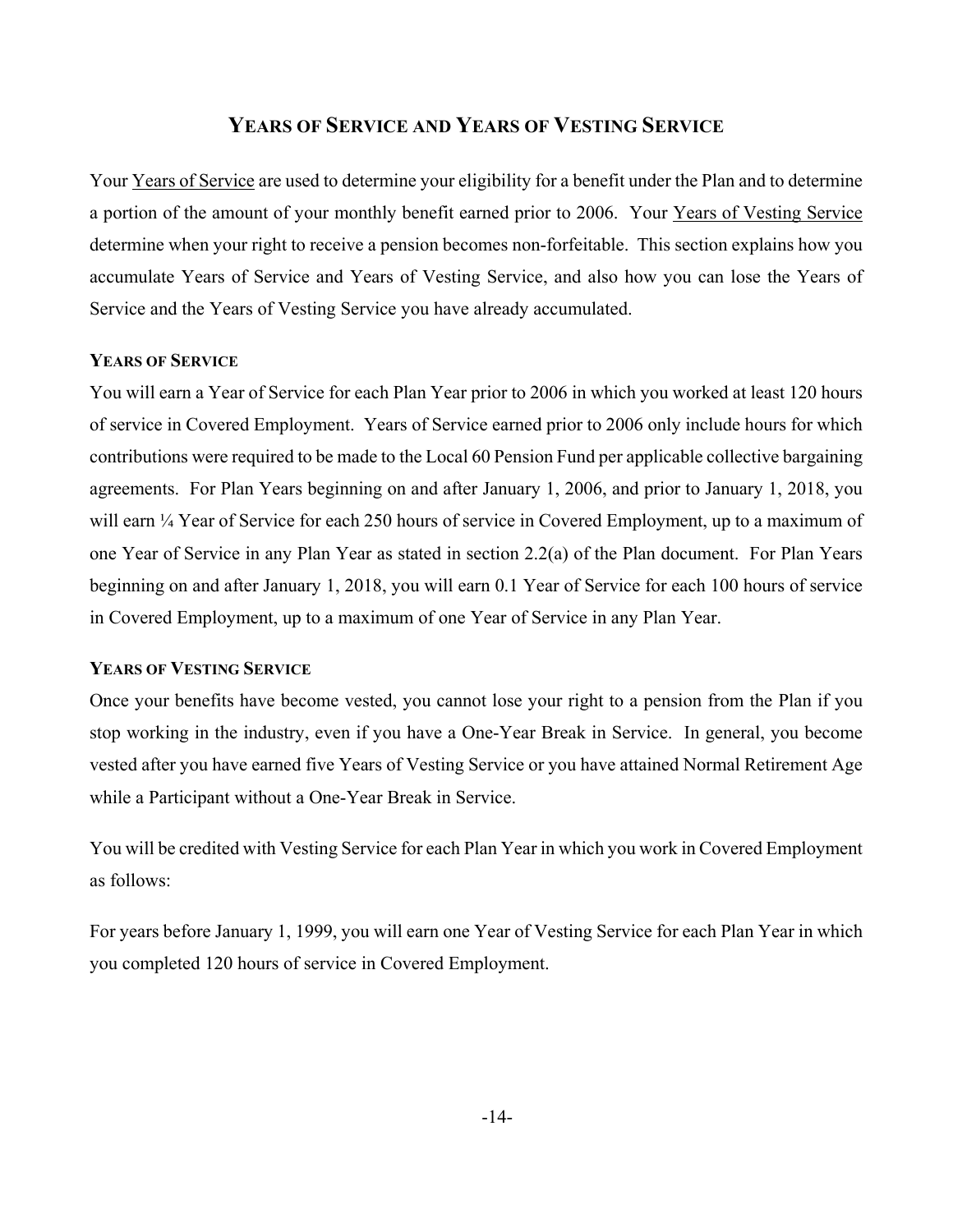For years on or after January 1, 1999 through December 31, 2005, you will earn ¼ Year of Vesting Service for each 200 hours of service in Covered Employment, up to a maximum of one Year of Vesting Service in any Plan Year.

On or after January 1, 2006, you will earn ¼ Year of Vesting Service for each 250 hours of service in Covered Employment, up to a maximum of one Year of Vesting Service in any Plan Year.

Under special rules, which are detailed in the Plan document, you will be credited with Years of Vesting Service for hours of service worked under the jurisdiction of Locals 202, 260 or 530 through December 31, 2005. Note that if all of your service is prior to 2006 and if you did not work any hours for which contributions were required to be made to the Local 60 Pension Fund, you will not have accrued a benefit even though you may have accumulated five or more Years of Vesting Service.

# *For example:*

Jim worked 1,000 or more hours in each of the years 1999 through 2003. He was a member of Local 260 in 1999 and 2000, and Local 530 from 2001 through 2003. He did not perform any work during these years under the jurisdiction of Local 60, so no contributions to the Local 60 Pension Fund were made by any employer on his behalf. Therefore, even though Jim accumulated five Years of Vesting Service and he attained Vested Status, he will not accrue a pension benefit.

In addition, if you are a Participant who worked for a Contributing Employer in a job *not* covered by this Plan and such employment is contiguous with Covered Employment with the same Contributing Employer, you will receive a credit toward a Year of Vesting Service for work in such non-covered employment.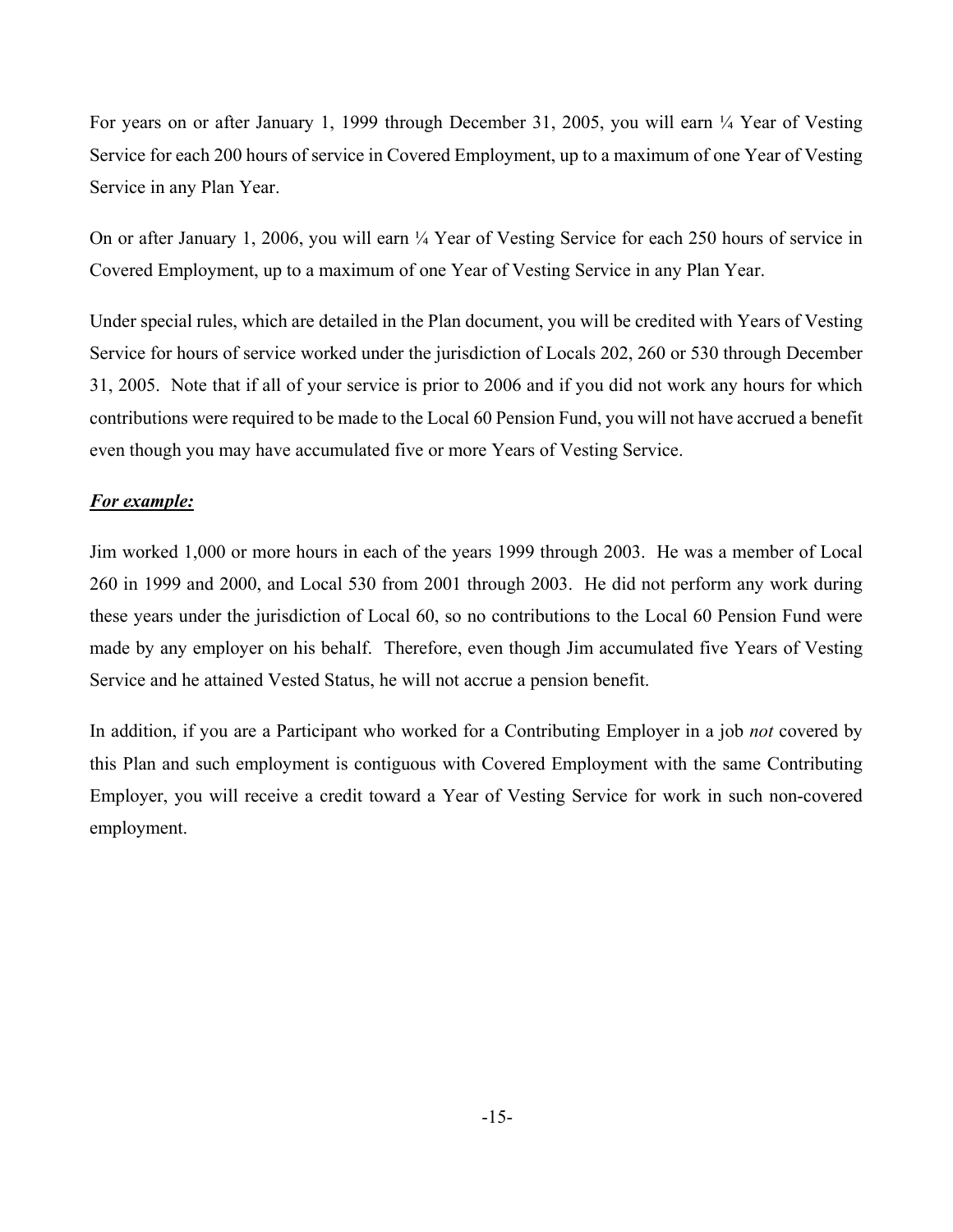### **Annual Statement**

*Be sure to review your annual statement carefully, and notify the Fund Office immediately if you believe there are errors in it.*

The number of Benefit Credits earned is not defined in the Plan. Benefits are accrued as a rate per unit of hours worked in a Plan Year. Benefit Credits can be approximated from your hours worked in a Plan Year by using a proxy such as, for example, 1,000 hours equal to one pension credit.

From 2006 through 2017, benefits accrued for each full 250 hours worked in a Plan Year. Therefore, using the proxy of 1,000 hours worked equals one Benefit Credit, Benefit Credits accrue at the rate 0.25 Benefit Credits for each full unit of 250 hours worked in each Plan Year.

Beginning in 2018, benefits accrue for each full 100 hours worked in a Plan Year. Therefore, using the proxy of 1,000 hours worked equals one Benefit Credit, Benefit Credits accrue at the rate 0.10 Benefit Credits for each full unit of 100 hours worked in each Plan Year.

Using Pete's work history from earlier:

|                         |       |       | Benefit |
|-------------------------|-------|-------|---------|
| Year                    | Hours | Units | Credits |
| 2006                    | 396   | 1     | 0.25    |
| 2007                    | 841   | 3     | 0.75    |
| 2008                    | 264   | 1     | 0.25    |
| 2009                    | 346   | 1     | 0.25    |
| 2010                    | 843   | 3     | 0.75    |
| 2011                    | 2,301 | 9     | 2.25    |
| 2012                    | 2,093 | 8     | 2.00    |
| 2013                    | 1,844 | 7     | 1.75    |
| 2014                    | 2,352 | 9     | 2.25    |
| 2015                    | 2,202 | 8     | 2.00    |
| 2016                    | 2,370 | 9     | 2.25    |
| 2017                    | 2,127 | 8     | 2.00    |
| 2006 through 2017 total | 16.75 |       |         |

Years 2006 through 2017, 0.25 Benefit Credits for each unit of 250 hours worked in a year.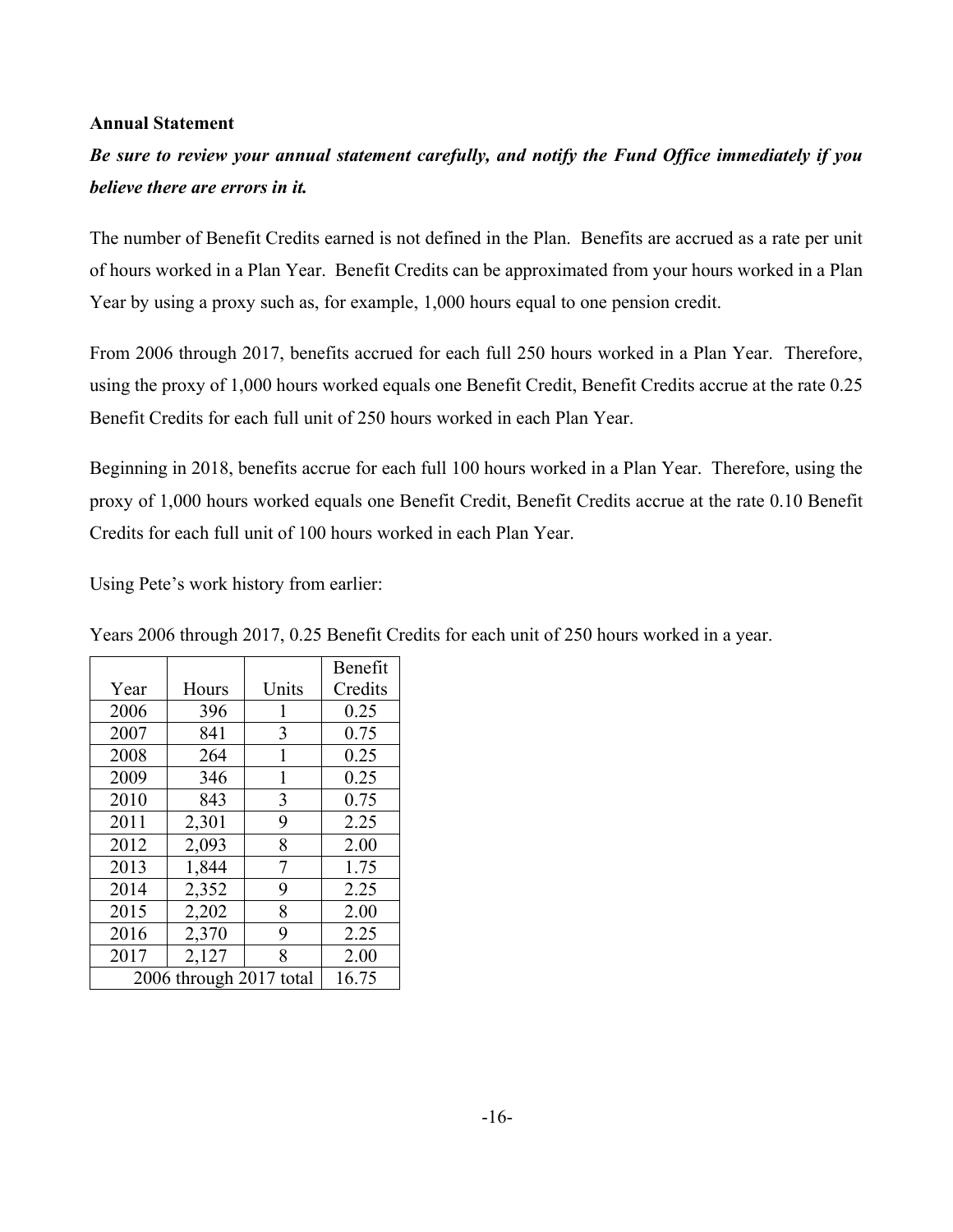|                         |       |       | Benefit |
|-------------------------|-------|-------|---------|
| Year                    | Hours | Units | Credits |
| 2018                    | 1,655 | 16    | 1.60    |
| 2019                    | 782   |       | 0.70    |
| 2018 through 2019 total | 2.30  |       |         |

Years 2018 and beyond, 0.10 Benefit Credits for each unit of 100 hours worked in a year.

Total Benefit Credits =  $16.75 + 2.30 = 19.05$ 

If you believe you worked in Covered Employment that was not properly credited under the Plan, you have the right to submit a claim in accordance with the claims procedures described later in this summary. Please remember that in the event of a discrepancy between the information and contributions received by the Fund from Contributing Employers and the contributions to which you believe you are entitled, it will be your responsibility to prove:

- that the work in question was actually performed by you for a Contributing Employer,
- the amount of work performed, and
- that the work was Covered Employment for which contributions were required to be made to the Fund.

Therefore, it is important that you retain adequate records of your Covered Employment (for example, pay stubs and other documentary evidence) that would help you prove both the amount of work you performed for each Contributing Employer and that the work constituted Covered Employment. Please also remember that the longer you wait to file a claim to correct any issue, the more difficult it may be for you to provide, and for the Fund to verify, the necessary documentation. Promptness is also important if you have to file an appeal of an adverse benefit determination of the Fund Office to the Board of Trustees.

The Fund generally determines both your initial and continuing eligibility based on the remittance reports submitted by Contributing Employers. While the Fund conducts random payroll reviews of Contributing Employers that sometimes provide information regarding the accuracy of remittance reports and other information submitted by Contributing Employers, these reviews may not reveal every instance in which a Contributing Employer may have failed to provide complete and/or accurate information concerning your employment.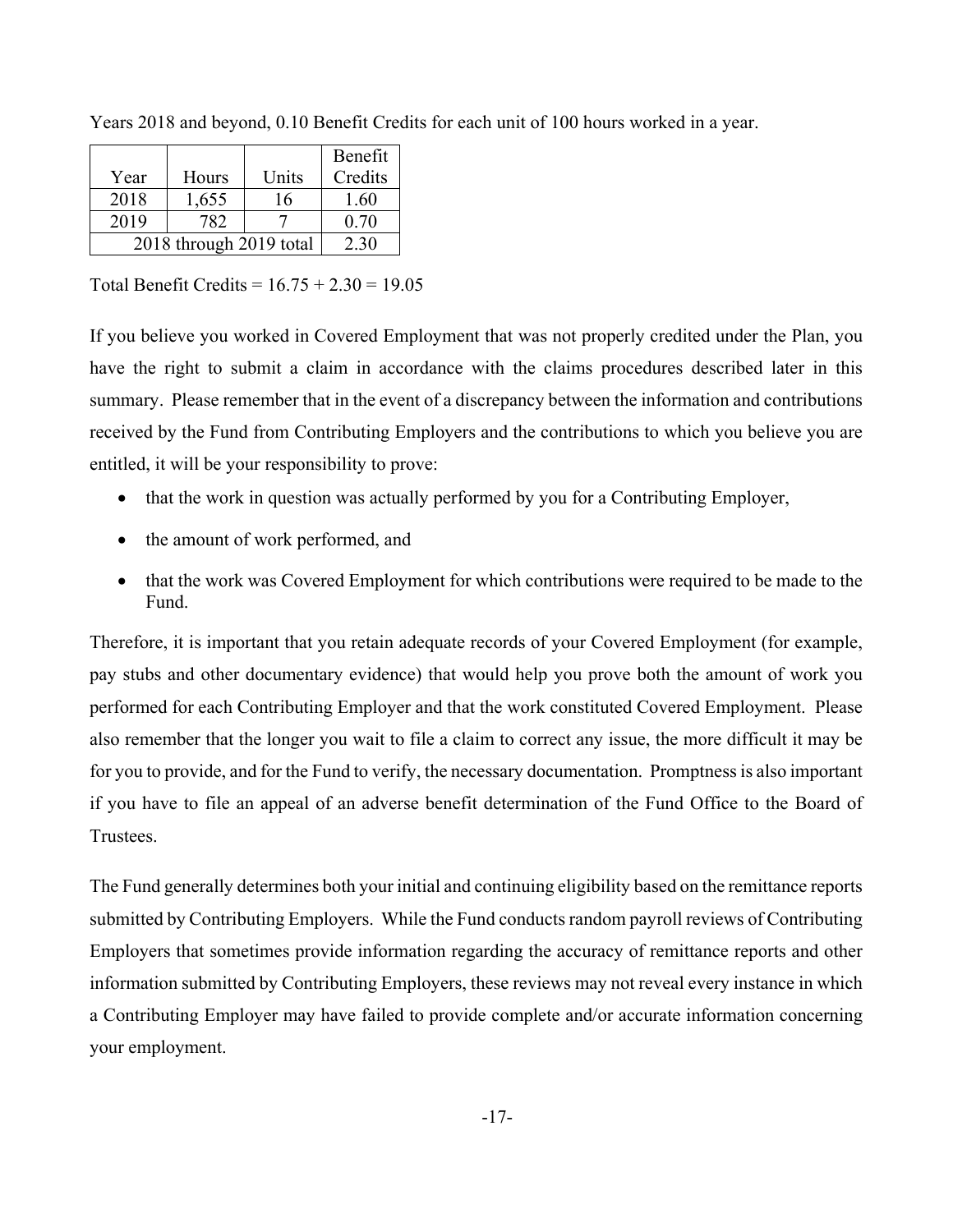You have the right to inquire into your eligibility for participation and the level of your benefits under the Plan at any time.

# **Fund Assets**

The assets of the Fund consist of (1) the sums of money that have been or will be paid or which are due and owing to the Fund by the contributing Employers as required by collective bargaining agreements, (2) all investments made therewith, the proceeds thereof and the income therefrom, (3) all other contributions and payments to or due and owing to the Trustees from any source to the extent permitted by law, and (4) supplies, property and other assets used by the Trustees in the administration of the Fund.

### **PENSION FUND CREDIT**

Where a participant seeks pension benefits, based upon alleged hours worked for a Contributing Employer who failed to pay the required contributions, the Trustees reserve the right to condition the award of benefits based upon the production of pay stubs or other such documents evidencing that the participant worked the hours in question.

### **MILITARY SERVICE**

If you left Covered Employment under the Plan to enter military service, you will be credited with Years of Service and Years of Vesting Service for the period of your military service, and you will not incur a One-Year Break in Service for that period, provided the total length of your absence due to military service does not exceed five years, you provide sufficient proof of military service for the length of your absence, and you report or submit an application for re-employment following your military service within the time required by law. The Years of Service and Years of Vesting Service credited to you for the period of your military service will be based on the hours of service you worked in the 12-month period immediately before you entered military service.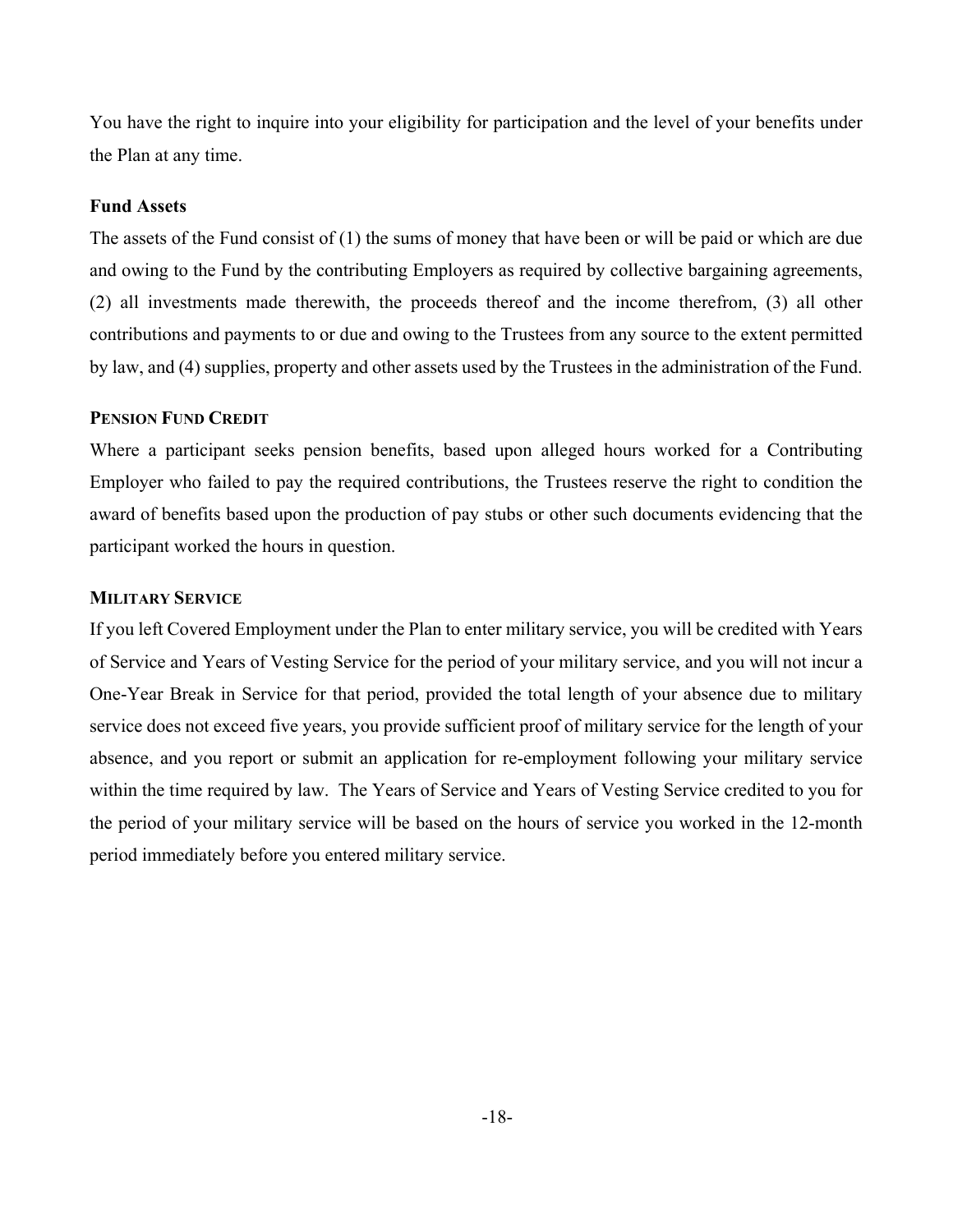# **BREAKS IN SERVICE**

# **CAN YOU LOSE YEARS OF SERVICE AND YEARS OF VESTING SERVICE?**

If you have attained Vested Status, you have a non-forfeitable right to a pension benefit. However, if you have not attained Vested Status and have too many consecutive One-Year Breaks in Service, it is possible that you may lose your Years of Service and Years of Vesting Service and all benefits you have earned.

### **ONE-YEAR BREAK IN SERVICE**

On or after January 1, 1999, a One-Year Break in Service occurs when you do not complete at least 200 hours of service in Covered Employment during any Plan Year. Before January 1, 1999, a One-Year Break in Service occurs when you do not complete at least 120 hours of service during any Plan Year.

# **PERMANENT BREAK IN SERVICE**

When you have a Permanent Break in Service, you lose or forfeit all previously earned Years of Service and Years of Vesting Service, and all benefits you have earned. These lost Years of Service and Years of Vesting Service cannot be restored. If you have not attained Vested Status, you will incur a Permanent Break in Service if the number of consecutive One-Year Breaks in Service equals or exceeds five.

# *For example:*

Jane earned four years of Years of Service and four Years of Vesting Service during the Plan Years between 2007 and 2010. Jane did not work for the next five years and returned to Covered Employment in January 2016. Since the number of consecutive One-Year Breaks in Service equals five, Jane incurred a Permanent Break in Service. Because Jane incurred a Permanent Break in Service, she forfeited the four Years of Service and the four Years of Vesting Service and all benefits that she previously earned.

*Under the rules of the Plan, you cannot incur a One-Year Break in Service if you have attained Vested Status. Therefore, if you have attained Vested Status, your Years of Service and your Years of Vesting Service, as well as any benefits you have earned, can never be forfeited.*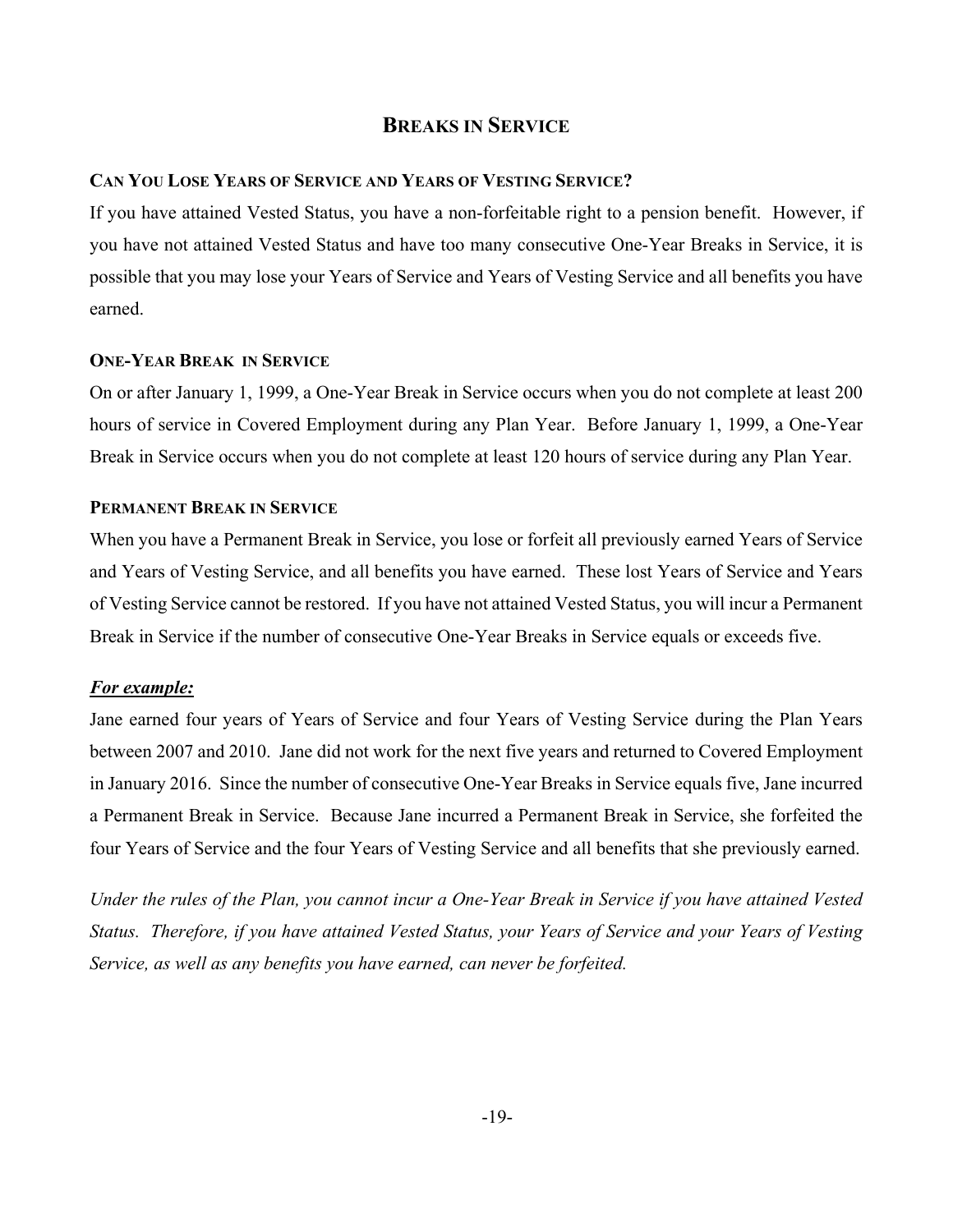# **GRACE PERIODS**

You may be allowed a grace period and be credited with hours of service in order to prevent you from incurring a One-Year Break in Service if:

- You have been absent due to qualified military service and have submitted sufficient proof;
- You are earning Years of Vesting Service for periods of employment with a Contributing Employer in a job *not* covered by this Plan that is contiguous with Covered Employment with the same Contributing Employer;
- Your absence is due to mental or physical inability to work in the plastering industry under Local 60 or Local 262;
- Your absence is due to pregnancy, the birth of your child, placement of a child with you in connection with the adoption of a child or to care for your child immediately following his or her birth or placement. These hours will be applied to the Plan Year in which the absence begins if it will prevent you from incurring a one-year Break in Service;
- Your absence, for up to 12 weeks, is due to a leave under the Family and Medical Leave Act or the New York State Paid Family Leave Program.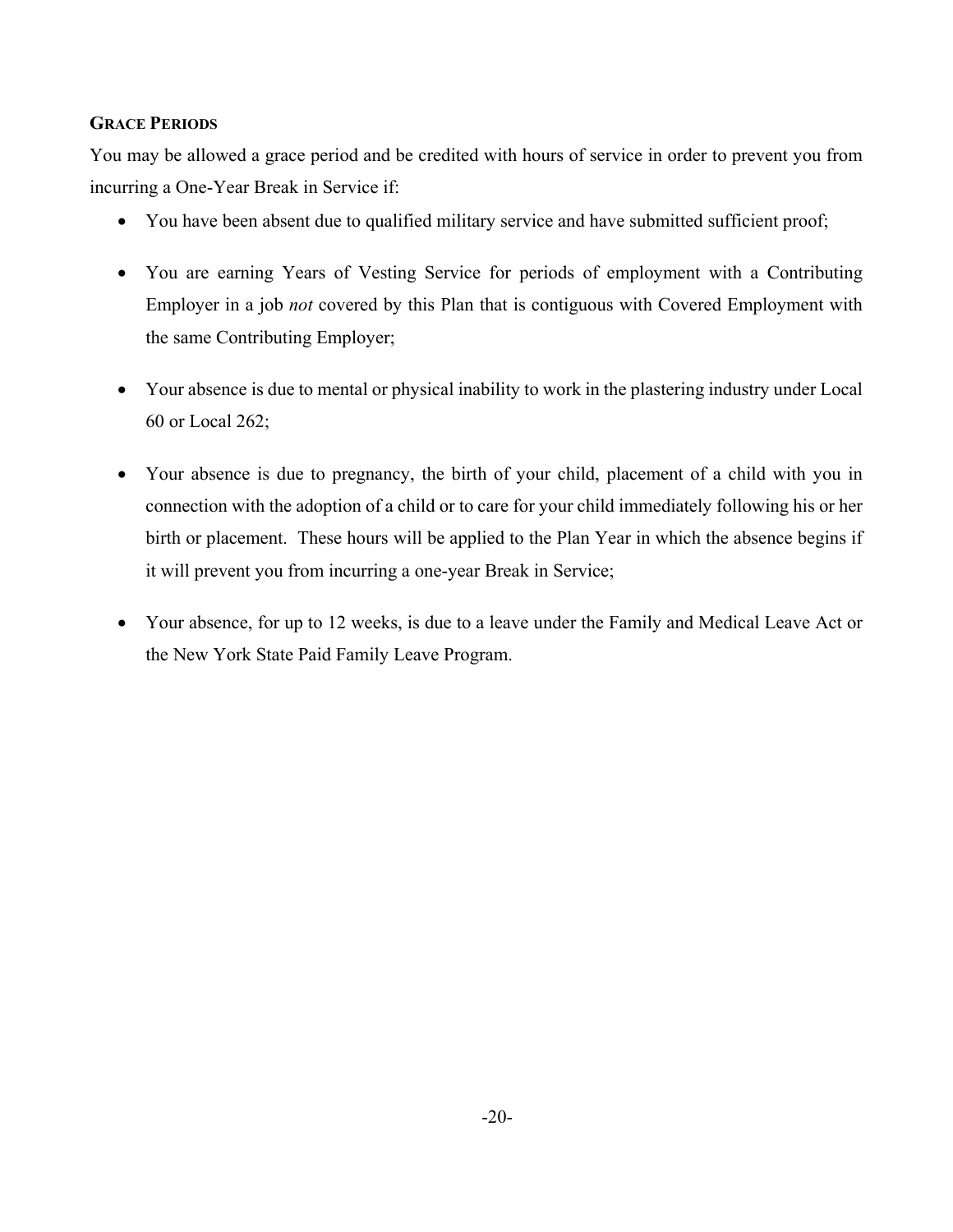# **FORMS OF PAYMENT**

### **HOW IS YOUR PENSION BENEFIT PAID?**

If you are married, your benefit will be paid in the form of a Joint and Survivor Annuity, unless you and your spouse reject this form of payment as described below. If you are not married, or if you and your spouse reject the Joint and Survivor Annuity, your benefit will be paid as a monthly benefit for your lifetime. Should the actuarial equivalent, or total actuarial present value, of your benefit payable under this Plan be \$5,000 or less, before any benefit is paid, you will be paid the actuarial present value of your benefit in a single lump sum when you apply.

The benefits discussed and the examples provided so far in this SPD are payable in the form of a Single Life Annuity, but these amounts will be adjusted if paid under a different form.

# **JOINT AND SURVIVOR ANNUITY AT RETIREMENT**

If you are married when you retire, the automatic form of payment is the 50% Joint and Survivor Annuity. Under this form of payment, you will receive a reduced monthly benefit payable during your lifetime. Upon your death, your surviving spouse, if any, will receive a lifetime benefit of 50% of the reduced monthly benefit amount you were receiving.

If your annuity starting date is on or after January 1, 2008, as an alternative to the 50% Joint and Survivor Annuity, you may elect instead a 75% Joint and Survivor Annuity. Under this form of payment, you will receive a more-reduced monthly benefit payable during your lifetime, and upon your death, your surviving spouse, if any, will receive a lifetime benefit equal to 75% of the more-reduced monthly benefit amount you were receiving.

The amount of your pension is reduced under the Joint and Survivor Annuity form of payment in order to provide a lifetime benefit for your surviving spouse. The amount of the reduction depends on your age and your spouse's age at the time you begin receiving your pension benefits, and whether you elect to receive a 50% or 75% Joint and Survivor Annuity. Your monthly benefit will be a percentage of the full Single Life Annuity benefit, which is the actuarial equivalent of that benefit. When you apply for a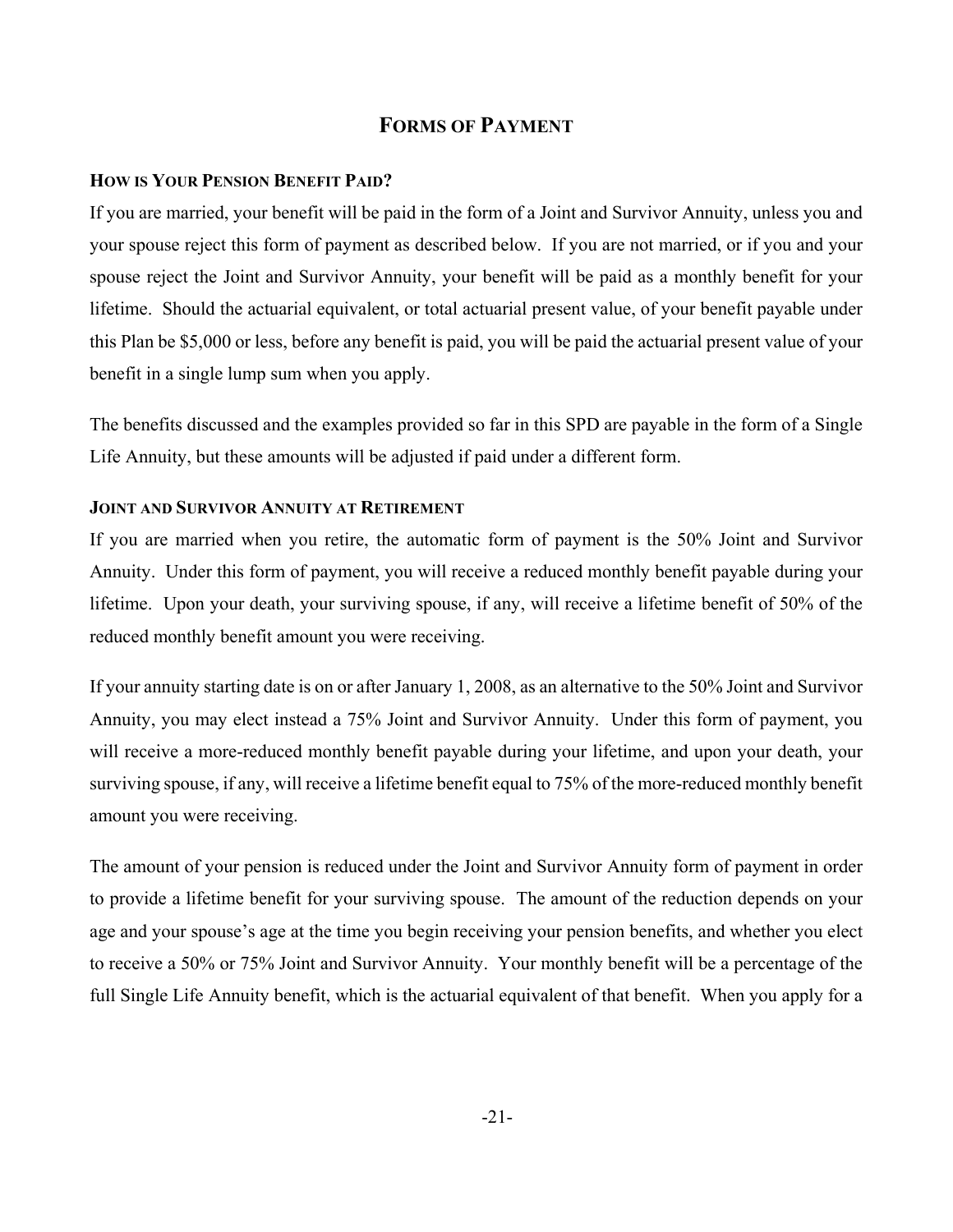benefit, the Fund Office will advise you of the amount of your benefit under the various forms of payment available.

If you elect a 50% Joint and Survivor Annuity, or you are a Pensioner in pay status as of January 1, 2014 who elected a 50% Joint and Survivor Annuity, and your spouse dies before you but after your pension benefits begin, your reduced pension amount will increase to the full monthly benefit that it would have been had you elected the Single Life Annuity instead of the 50% Joint and Survivor Annuity. If a Pensioner's spouse predeceased him prior to January 1, 2014, the increase to the Single Life Annuity amount shall only apply beginning with the January 1, 2014 payment. This increase in benefit does not apply to the 75% Joint and Survivor Annuity. If you elect or have elected a 75% Joint and Survivor Annuity and your spouse dies before you but after your pension benefits begin, your reduced pension amount will not increase.

You should be aware that if you are married when you retire, your benefits must be paid in the form of a Joint and Survivor Annuity unless you and your spouse reject this type of benefit. Your spouse must consent to the rejection of the Joint and Survivor Annuity in writing. The rejection and your spouse's consent must be witnessed by a notary public within 180 days prior to the commencement of your pension. The Joint and Survivor Annuity may be waived if you and your spouse are legally separated, if you cannot locate your spouse, or if you have been abandoned by your spouse as confirmed by a court order. In these situations, you must submit appropriate proof as requested by the Trustees.

To be entitled to a Joint and Survivor Annuity, you and your spouse must be married to each other on your annuity starting date and throughout the one-year period ending with the date of your death. If you marry within twelve months prior to retirement, you can receive the Joint and Survivor Annuity. However, if you die before you were married for a full year, your surviving spouse will not receive the survivor's pension.

Once your pension benefits begin, you cannot change your decision about the Joint and Survivor Annuity and your benefits will not change by reason of subsequent divorce.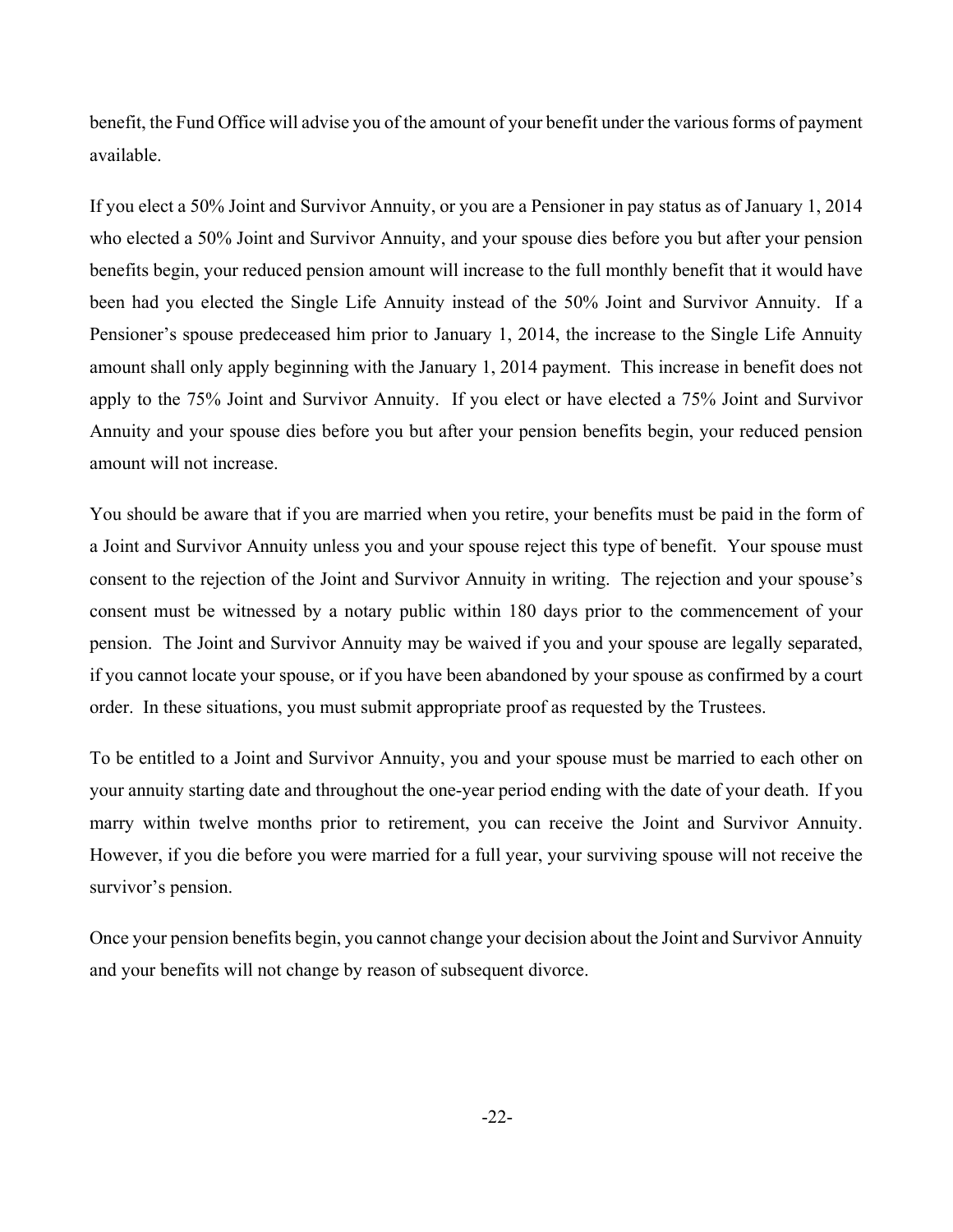### **SINGLE LIFE ANNUITY WITH 60-MONTH GUARANTEE**

Effective for benefit payments that first begin on or after January 1, 2015, the normal form of payment if you're single is a Single Life Annuity with a 60-month payment guarantee (that is, five years of payments are guaranteed). Under this payment form, you receive payments in equal monthly installments that continue for your lifetime. If you die before receiving 60 monthly payments, the remainder of payments will be paid to your designated beneficiary until a total of 60 monthly payments have been made, including those paid to you and your beneficiary. If you die after the end of the 60 month period, all payments stop and no benefits are paid to your beneficiary, unless a non-spouse beneficiary death benefit is payable, as described in the "Death Benefits" section. The Single Life Annuity with 60-Month Guarantee form of payment is also an option for married participants, but only with the consent of their spouses as witnessed by a notary public.

If your Single Life Annuity payments began before January 1, 2015, your benefit is being paid without guaranteed payments, so when you die, no further payments will be made, unless a non-spouse beneficiary death benefit is payable, as described in the "Death Benefits" section.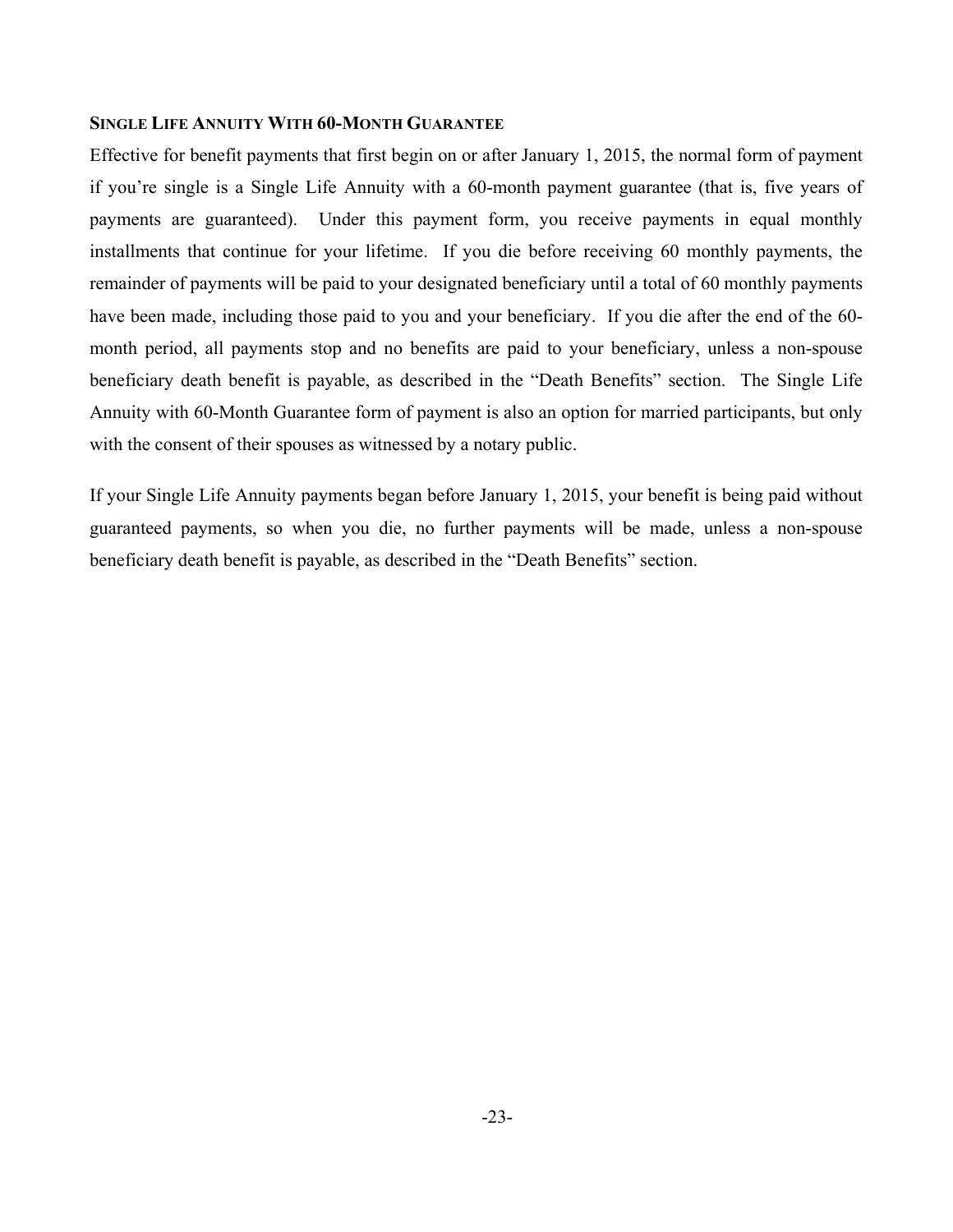# **DEATH BENEFITS**

## **PRE-RETIREMENT SURVIVING SPOUSE BENEFITS**

If at the time of your death you are eligible for a pension which you have not yet begun to receive, your spouse will receive a survivor's benefit for the remainder of his or her lifetime, provided that you and your spouse had been married for at least one year on the date of your death. Your spouse's benefit will be equal to the monthly benefit he or she would have received if you had retired on a 50% Joint and Survivor Annuity.

If you die after you have met the age and service requirements for a Normal Pension or an Early Retirement Pension, payments will begin as soon as administratively possible. If you die before reaching age 62, but you earned 15 Years of Service or 15 Years of Vesting Service, payments will begin to your spouse when you would have reached age 62. If you die with less than 15 Years of Service or 15 Years of Vesting Service, payments will begin to your spouse when you would have reached age 65. Your spouse may delay receiving the pre-retirement surviving spouse benefit, but payments may not be delayed past December 1 of the year in which you would have reached age 70 ½, or if later, the December 1 of the year following your death. In no event will the pre-retirement surviving spouse's benefit be paid later than your Required Beginning Date.

The Pre-Retirement Surviving Spouse Pension will be calculated with adjustments for early or late payment, based on the age you would have attained on the date the pre-retirement surviving spouse benefit begins.

Your spouse may waive the Pre-Retirement Surviving Spouse Pension, and elect to receive the 60- Payment Pre-Retirement Death Benefit, as described under the next section "Death Benefits for Non-Spouse Beneficiaries".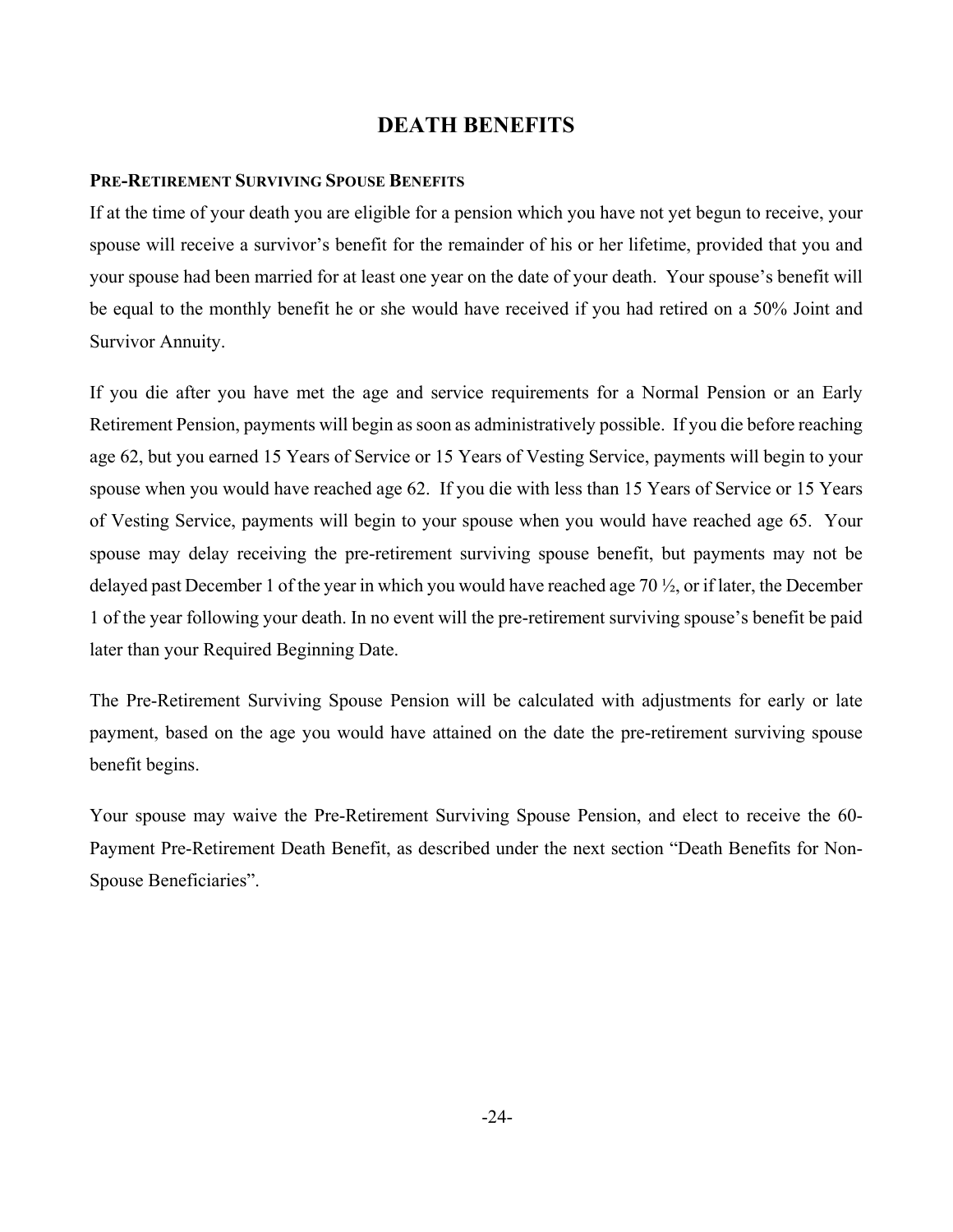#### **60-PAYMENT PRE-RETIREMENT DEATH BENEFIT**

### **For Unmarried Participants or Participants Who Are Married Less Than One-Year**

If at the time of your death you are single or married less than one year and eligible for a pension, which you have not yet begun to receive, your beneficiary will receive 60 monthly payments equal to the Normal Pension amount you would have received had you retired on the date of your death. If you had not attained Normal Retirement Age (the attainment of age 65 while a participant under the plan) the monthly amount will not be reduced for early payment.

### **Married One-Year or More**

If at the time of your death you are eligible for a pension, which you have not yet begun to receive, your spouse will now have a choice of receiving either a survivor's benefit for the remainder of his or her lifetime or a 60-Payment Pre-Retirement Death Benefit, provided that you and your spouse had been married for at least one year on the date of your death.

### **DEATH BENEFITS FOR NON-SPOUSE BENEFICIARIES**

### **Pre-Retirement Death Benefit**

If you die before you begin receiving benefits and before you are on Deferred Pension Status, and a Pre-Retirement Surviving Spouse Pension is not payable, a death benefit is payable to your designated beneficiary. The amount of the death benefit is equal to 7½ cents multiplied by the number of hours in excess of 6,000 you worked in Covered Employment. If you die while performing qualified military service, you shall be considered an active Participant for purposes of this Pre-Retirement Death Benefit.

If a Pre-Retirement Surviving Spouse Pension is payable, but when your spouse dies the total monthly benefit payments he or she received is less than the Pre-Retirement Death Benefit described above, your designated beneficiary will be paid an amount that is equal to the death benefit, less the total of any payments made to your spouse.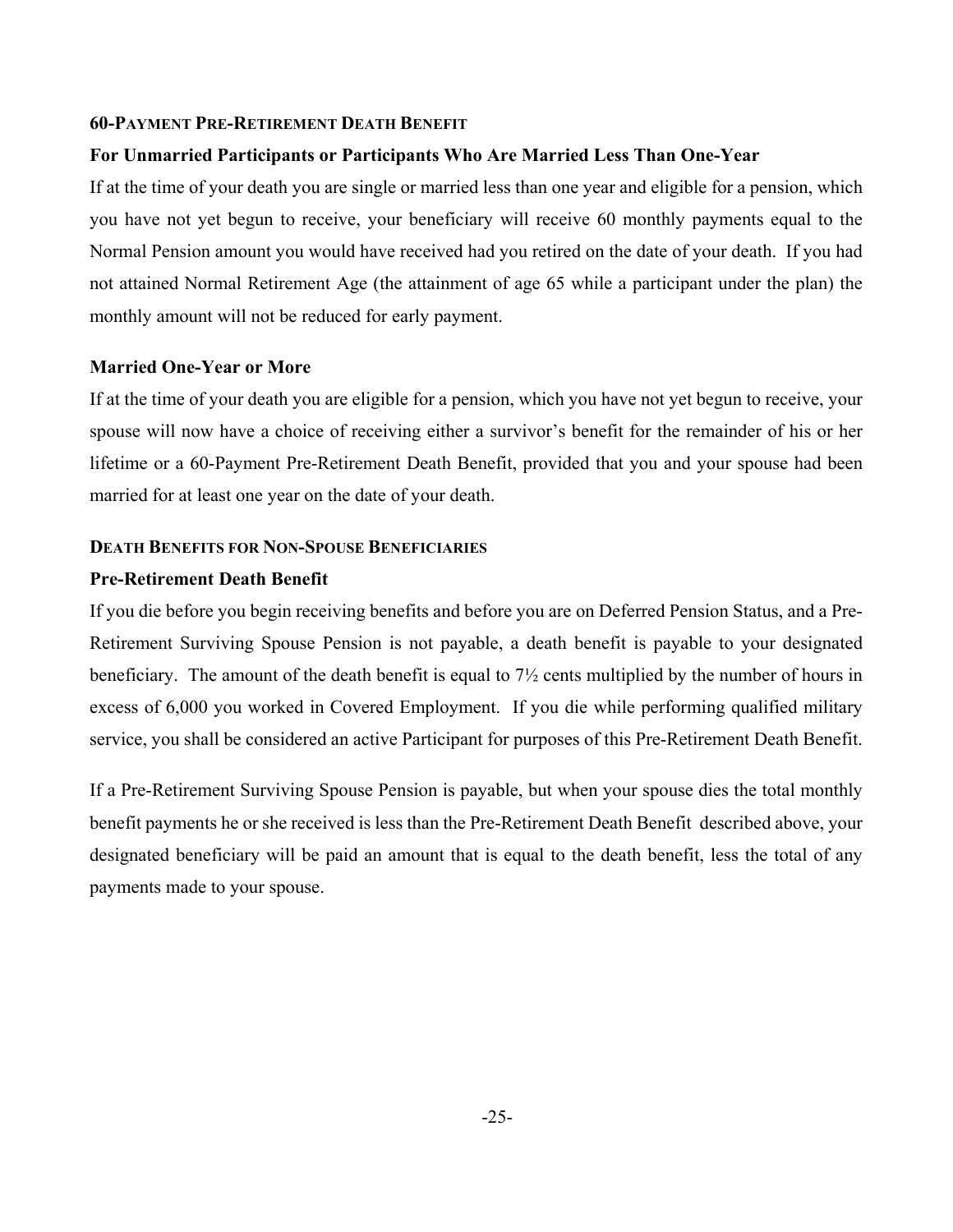### **Post-Retirement Death Benefit**

If you are a pensioner and die before the total of payments made to you (and to your spouse if your benefit is paid as a Joint and Survivor Annuity) is less than the amount of the death benefit described above in the "Pre-Retirement Death Benefit" section, your designated beneficiary will be paid an amount that is equal to the death benefit, less the total of any payments made to you and to your spouse.

### **BENEFICIARY DESIGNATION**

The Fund Office must be notified, in writing, of the person you would like to designate as your beneficiary. You may change your beneficiary designation at any time before you retire. If you are married, your spouse's notarized consent must be provided if you designate a beneficiary other than your spouse.

If you did not designate a beneficiary or your designated beneficiary dies before you, then the Pre-Retirement Death Benefit or the balance of the 60 monthly payments under the 60-Payment Pre-Retirement Death Benefit will be paid first to your surviving spouse or, if you do not have a spouse, then it will be divided equally among your surviving children or, if you do not have children, then it will be divided equally among your surviving parents or, if you do not have parents, then the benefit will be divided equally among your surviving siblings or, if you do not have siblings, then the benefit will be distributed to your estate.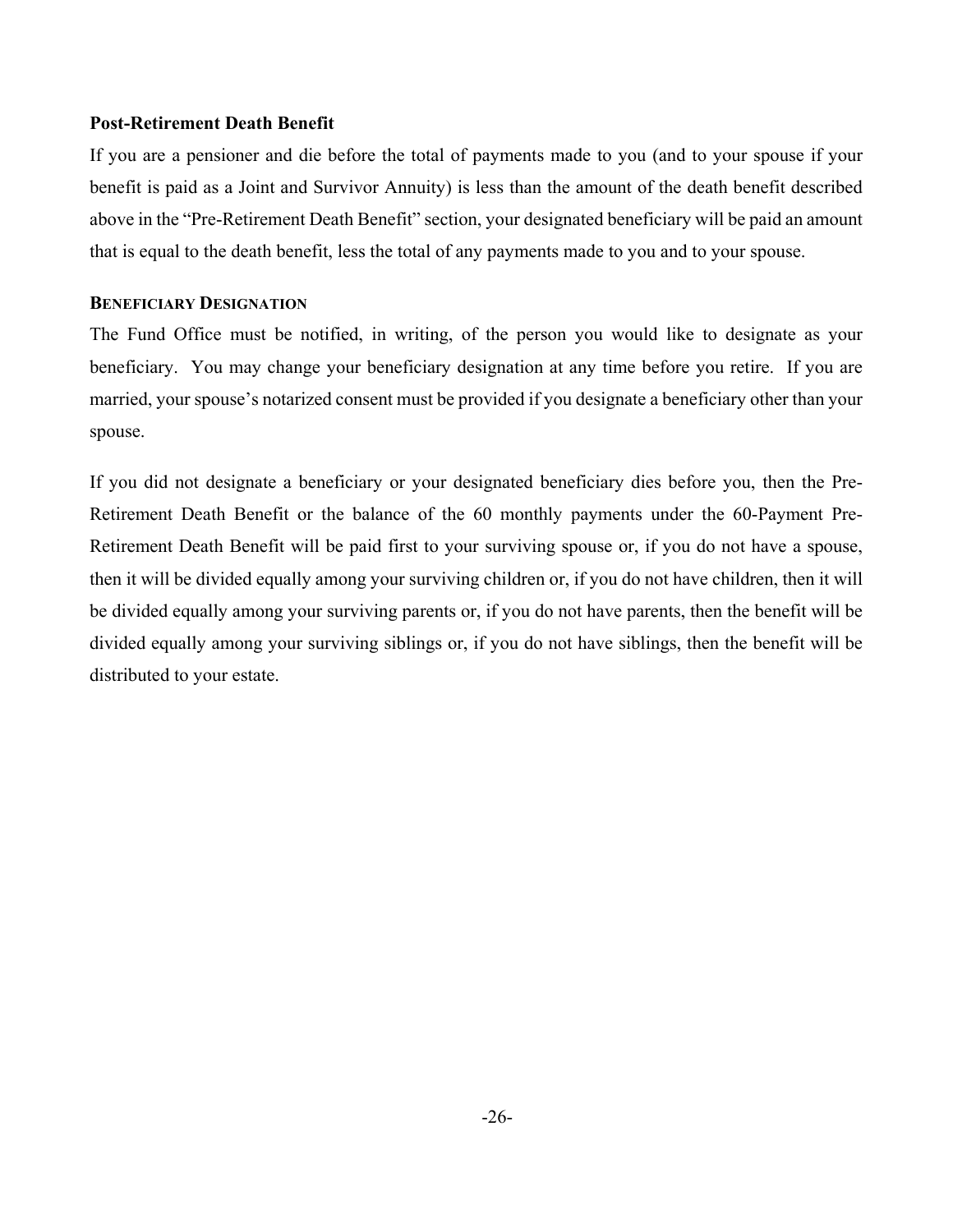# **APPLYING FOR BENEFITS**

### **FILING AN APPLICATION**

To make sure your benefit payments are not delayed, you must file an application at least one month before the date you want benefit payments to begin. Early filing will avoid delay in the processing of your application and payment of benefits. Application forms are available from the Fund Office.

Please remember that in the event there is discrepancy between the records kept and contributions received by the Fund from Contributing Employers and the contributions and benefits to which you believe you are entitled to, it will be your responsibility to prove:

- 1. that the hours of service in question were actually performed by you for a Contributing Employer;
- 2. the amount of hours of service performed; and,
- 3. that the hours of service worked were in Covered Employment for which contributions were required to be made to the Fund.

It is important that you retain adequate records of your Covered Employment such as pay stubs, stamps or any other documents that would help prove the amount of hours of service worked for each Contributing Employer and that the hours of service worked constituted Covered Employment.

### **CLAIMS AND APPEALS PROCEDURES**

A participant, pensioner or beneficiary of a deceased participant or pensioner must file an application for benefits with the Board of Trustees. The submission to the Fund Administrator of an application for benefits constitutes a benefit claim. An individual who submits a claim is referred to as a Claimant.

# **Denial of Claims**

Within 90 days of receipt of a written claim for benefits, the Board of Trustees must provide a written notice if a claim has been wholly or partially denied. Under special circumstances, an extension of time for up to 90 days may be required. If the extension is needed, written notification will be provided prior to the end of the initial 90-day period of the special circumstances requiring the extension of time and the date when a decision will be made.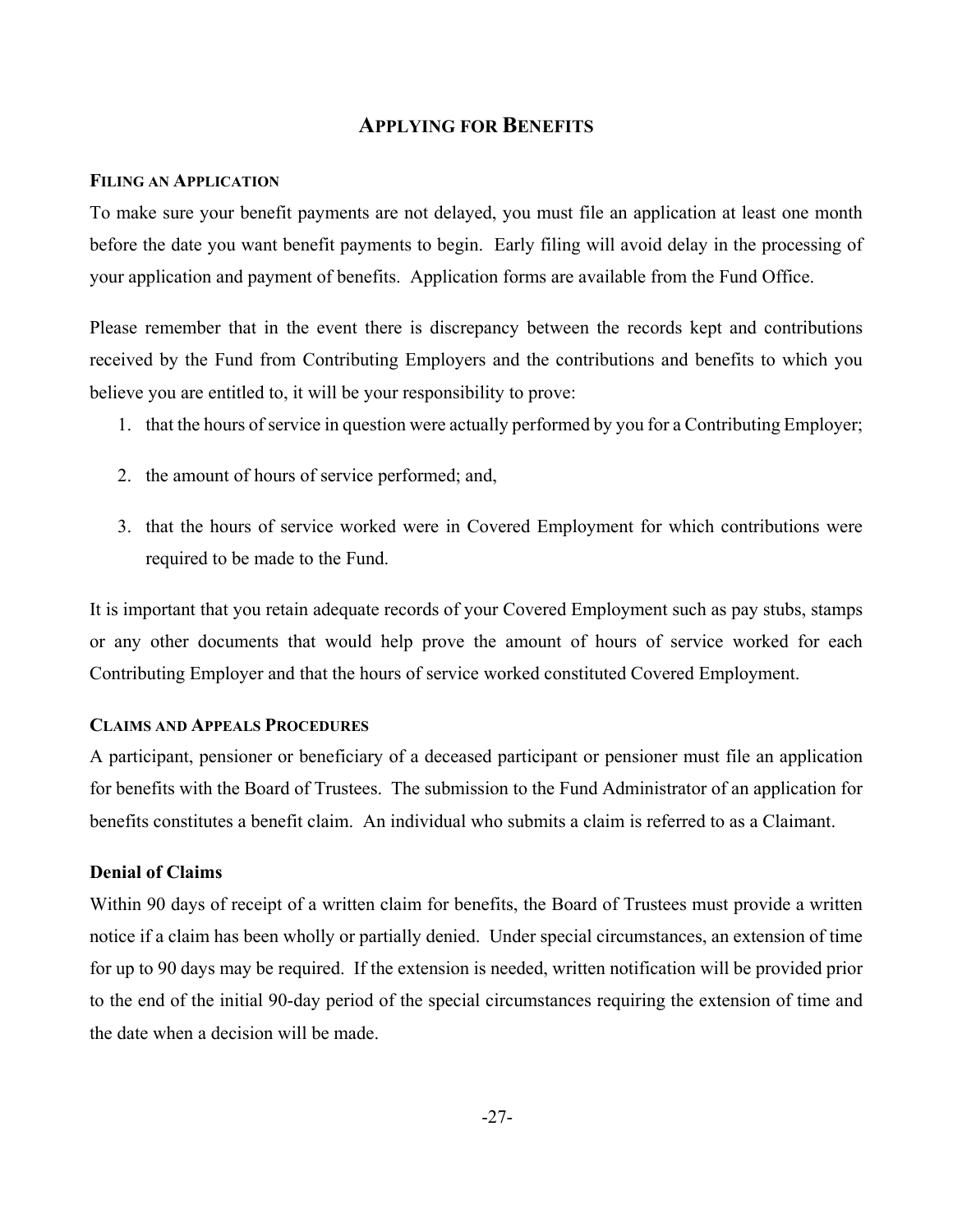If an extension is required because of a Claimant's failure to provide necessary information, the period for making the benefit determination will be delayed from the date on which the notification of the extension is sent to the Claimant until the date on which the Claimant responds to the additional information.

The notice of denial will provide:

- (1) The specific reason or reasons for the denial;
- (2) Specific references to the Plan provisions upon which the denial is based;
- (3) A description of any additional material and information that would be needed in order for the claim to be granted, and an explanation of why the material or information is needed;
- (4) A description of the Fund's review procedures and the applicable time limits; and
- (5) A statement of the Claimant's right to bring a civil action under Section 502(a) of ERISA following an adverse benefit determination on review.

### **Right to an Authorized Representative**

You can appoint an authorized representative to act on your behalf in filing a claim and seeking a review of a denied claim. You must, however, notify the Board of Trustees in advance in writing of the name, address, and phone number of the authorized representative.

### **Review of Documents**

Upon request and free of charge, you or your duly authorized representative will be allowed to review relevant documents and submit issues and comments to the Board of Trustees in writing. A document, record or other information is "relevant" and is required to be made available to you only if it: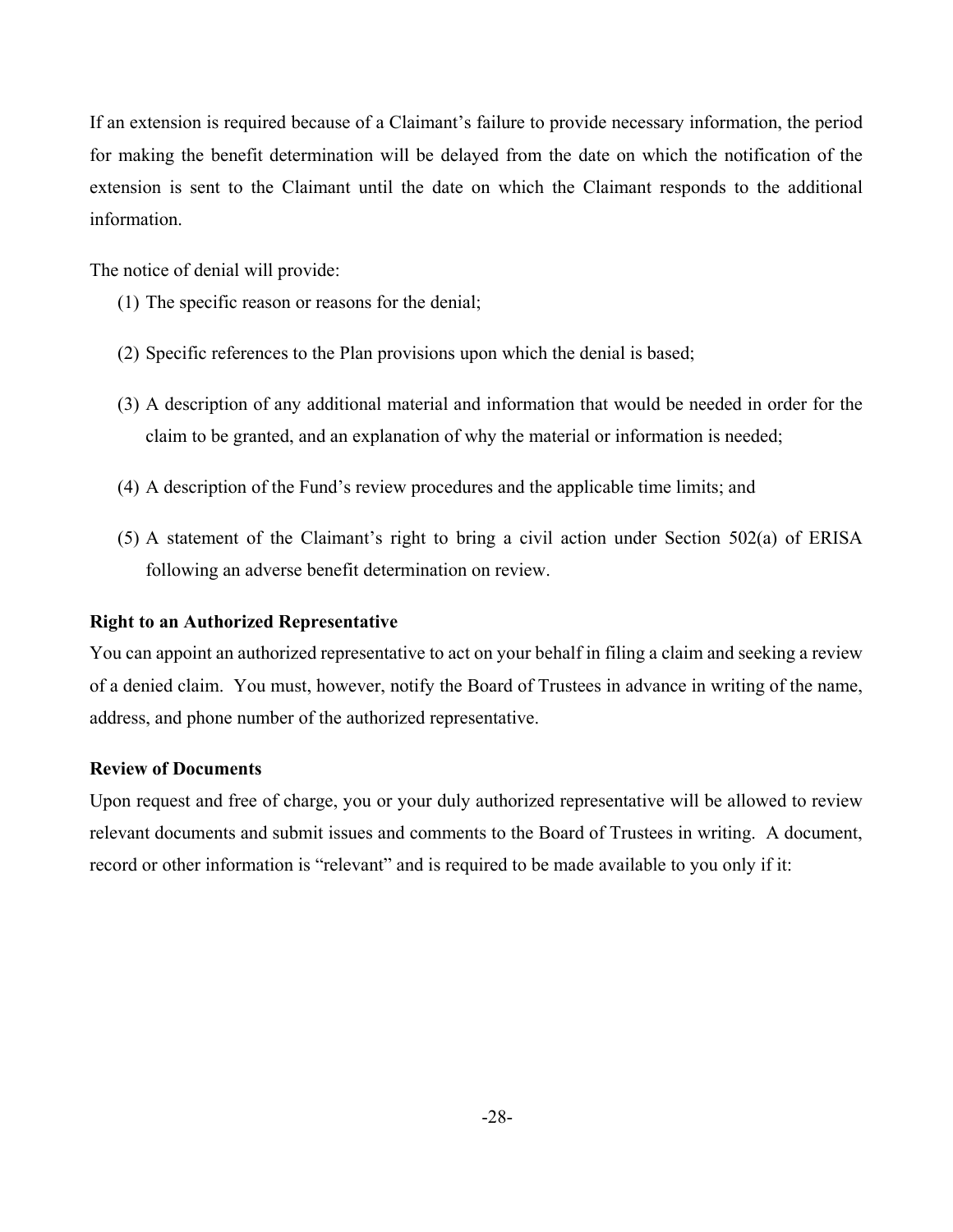- was relied upon by the Board of Trustees in making the benefit determination;
- was submitted, considered, or generated in the course of making the benefit determination; or
- demonstrates compliance with the Plan's administrative processes and safeguards required under federal law.

# **Right to Appeal**

Within 60 days after receiving a notice of denial, you or your authorized representative may petition the Board of Trustees for review of the denial. A petition for review must be in writing and must state, in clear and concise terms, the reason or reasons for disputing the denial, and be accompanied by any pertinent or relevant document or material not already furnished to the Fund and shall be filed by you or your duly authorized representative with the Board of Trustees within 60 days after you receive notice of the initial denial. All petitions for review will be presented to the Board of Trustees or the subcommittee appointed by the Board of Trustees.

Failure to file a petition for review of the denial or failure to appear and participate at a scheduled hearing within the 60-day period will constitute a waiver of your right to a review of the denial. However, the Board of Trustees may relieve a Claimant of any such waiver for good cause shown, provided application for relief is made within one year after the date shown on the notice of denial.

# **Review of Appeal**

The Board of Trustees shall make its decision on review of the denial promptly and not more than 60 days after the Board's receipt of the petition for review. The notice will include specific reasons for the decision, and will cite the Plan provisions on which the decision is based. The notice will also include a statement indicating that you or your authorized representative is entitled to receive, upon request and free of charge, reasonable access to and copies of all documents, records, and other information relevant to your claim for benefits and a statement explaining your right to bring a civil lawsuit under ERISA following an adverse benefit determination upon your appeal. If you fail to file a lawsuit or any other action with respect to the denial within one (1) year of receiving the denial the claim is barred and no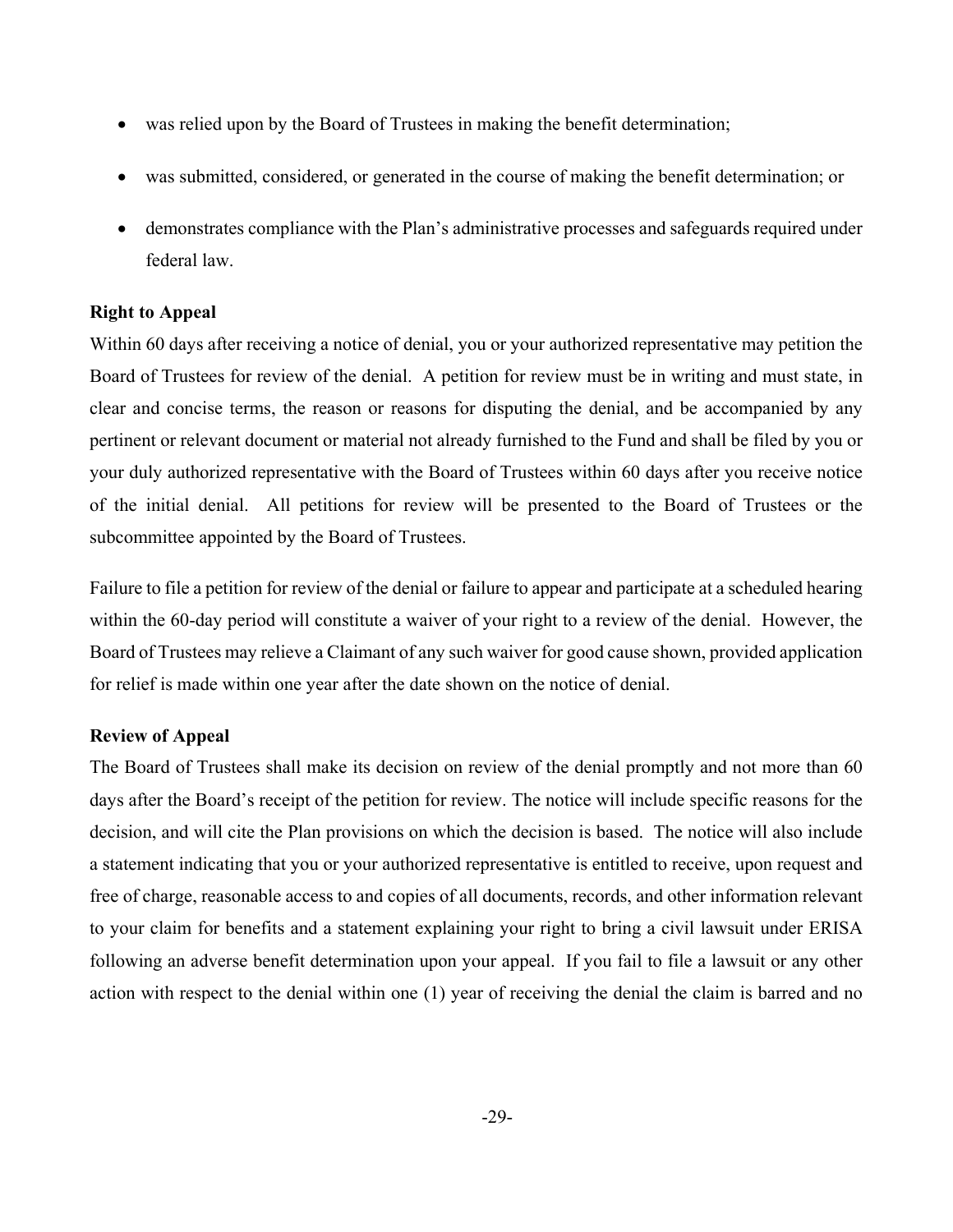action may be brought. Any legal action related to the plan may only be brought in the United States District Court for the Eastern District of New York.

If special circumstances require an extension of time for processing the review, notice of such extension shall be furnished to the petitioner before the expiration of the 60-day period. The notice of extension shall indicate the special circumstances requiring an extension of time and the date by which the Trustees or subcommittee expect to render the determination on review. In the event that a period of time is extended due to a claimant's failure to submit information necessary to decide the appeal, the period for making the benefit determination on review shall be delayed from the date on which the notification is sent to the claimant until the date on which the claimant responds to the request for additional information. A decision shall then be rendered as soon as possible, but not later than 120 days after the receipt of the petition for review.

If the Board of Trustees rules in your favor on the appeal, this ruling will be binding and conclusive. If the Board of Trustees rules against your appeal, the ruling will also be binding and conclusive unless you start legal proceedings challenging the Board's ruling.

Any dispute as to eligibility, type, amount or duration of benefits or any right or claim to payments from the Plan shall be resolved by the Board of Trustees under and pursuant to the provisions of the Plan, and its decision of the dispute, right or claim shall be final and binding on all parties thereto, subject only to such judicial review as may be in harmony with federal labor policy and only after applicable administrative remedies have been exhausted.

#### **DIRECT ROLLOVERS**

You should be aware that if you, your surviving spouse or an alternate payee who was not your spouse receive your pension benefit in a lump sum or in periodic payments of less than ten years' duration, the benefit may be directly rolled over into an IRA or another qualified retirement plan. If it is not directly rolled over to such IRA or other qualified retirement plan, the Plan must withhold 20% for payment of federal taxes. If your beneficiary is not your spouse, he or she may only elect to directly roll over an eligible rollover distribution to an inherited IRA. You will receive additional information on "eligible rollover distributions" when you apply for a benefit.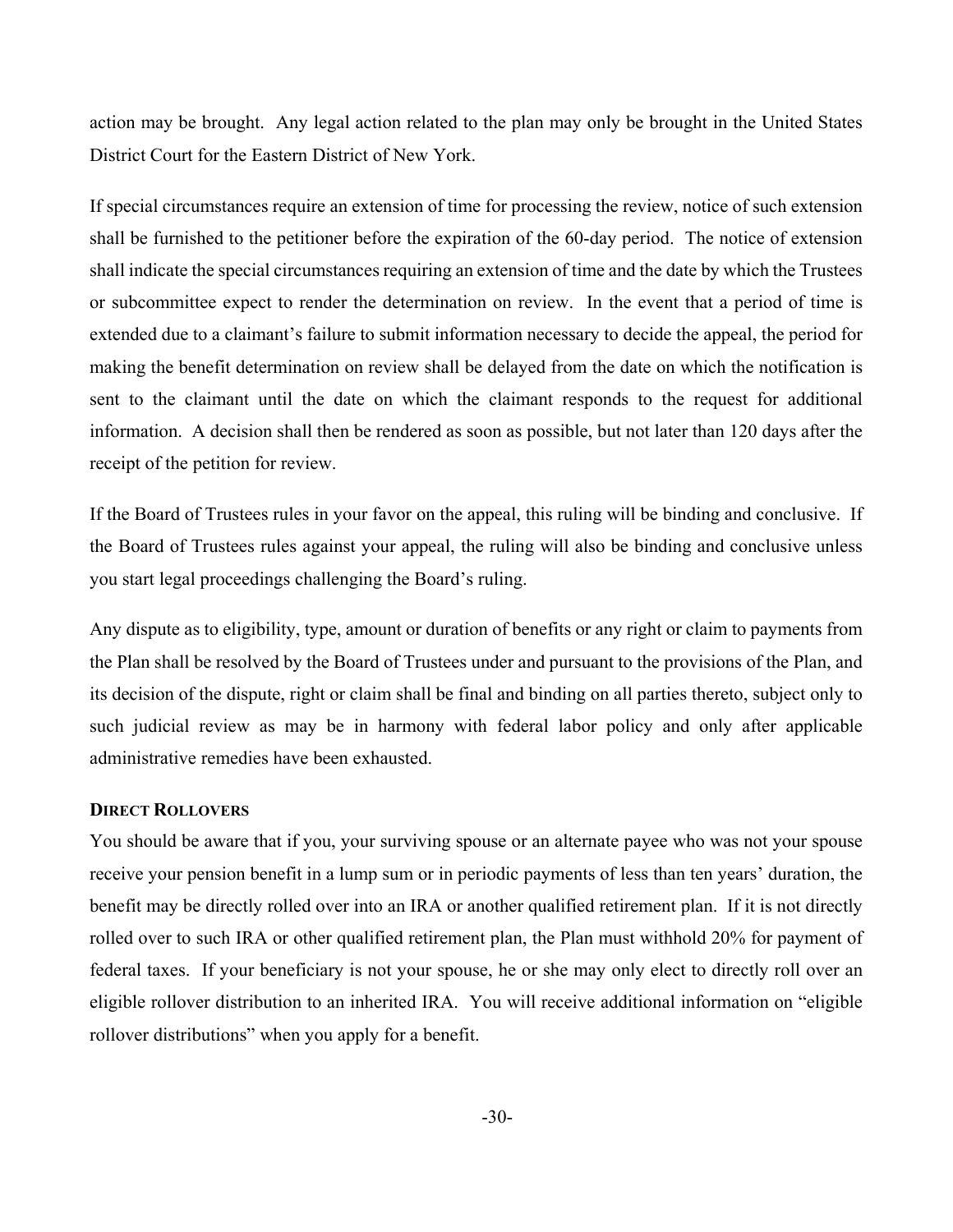## **NON-ASSIGNMENT OF BENEFITS**

Benefits cannot be assigned, sold, transferred or pledged as a security for a loan. Furthermore, they are not subject to attachment or execution under any decree of a court or action with the exception of a QDRO.

# **QUALIFIED DOMESTIC RELATIONS ORDERS**

A Qualified Domestic Relations Order (QDRO) is a court order under domestic relations law assigning all or part of your pension benefits to your former spouse, your child, or other dependent, to provide child support, alimony payments and/or property rights to your former spouse.

When a proposed QDRO is submitted to the Fund, the Plan Administrator will notify the participant and each proposed alternate payee that the plan has received the domestic relations order. The notice will include:

- A letter acknowledging receipt of the order;
- A copy of the order; and
- A copy of the Plan's procedures for processing domestic relations orders.

If requested by the participant or any prospective alternate payee, the notice and all other notices under the Fund's QDRO procedures may also be sent to a named authorized representative.

The portion of the participant's accrued benefit potentially payable to the alternate payee will be segregated and withheld from any future benefit payment until the Plan Administrator has determined whether the domestic relations order is a QDRO.

Using the general criteria described in the Fund's QDRO Procedures, the Plan Administrator, with the assistance of the Fund's legal counsel and actuary, will determine whether the domestic relations order can be accepted by the Fund as a QDRO.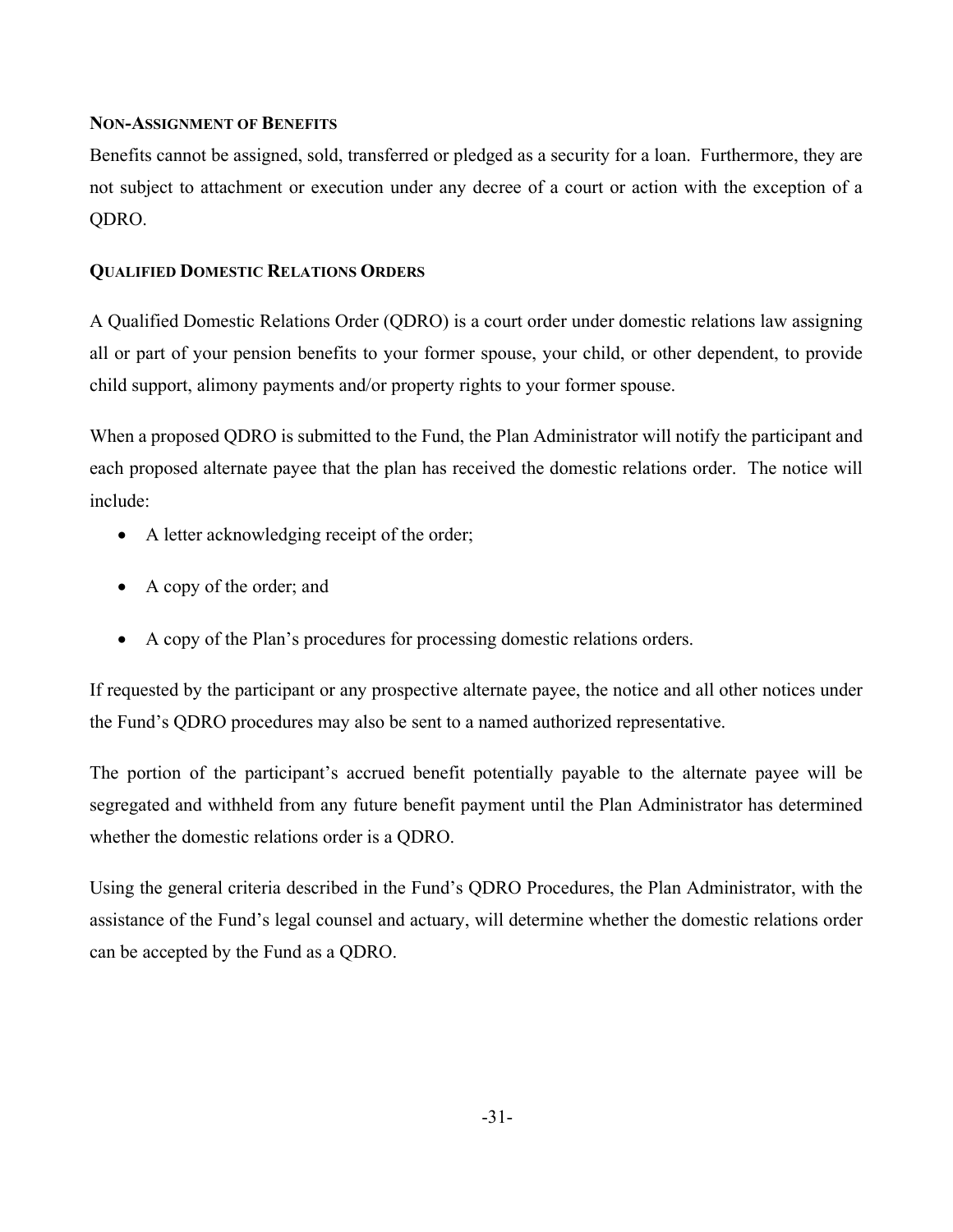The Plan Administrator will notify the participant, each proposed alternate payee, and any authorized representatives whether the domestic relations order has been determined to be a QDRO. This notice will include:

- A statement as to whether the domestic relations order has been determined to be a QDRO;
- If determined not to be a QDRO, the reasons for the determination that the domestic relations order is deficient;
- A statement advising the parties that the Trustees' decision is subject to appeal; and
- A description of the Plan's appeal procedures or an indication as to how the parties and their representatives may get a copy of the appeals procedures.

If the domestic relations order is determined not to be a QDRO, the order may be amended and resubmitted to the Plan Administrator.

If the domestic relations order is determined to be a QDRO, the alternate payee must complete and submit an application in accordance with the application procedures described above at the time benefits become payable in order to receive any benefit payments.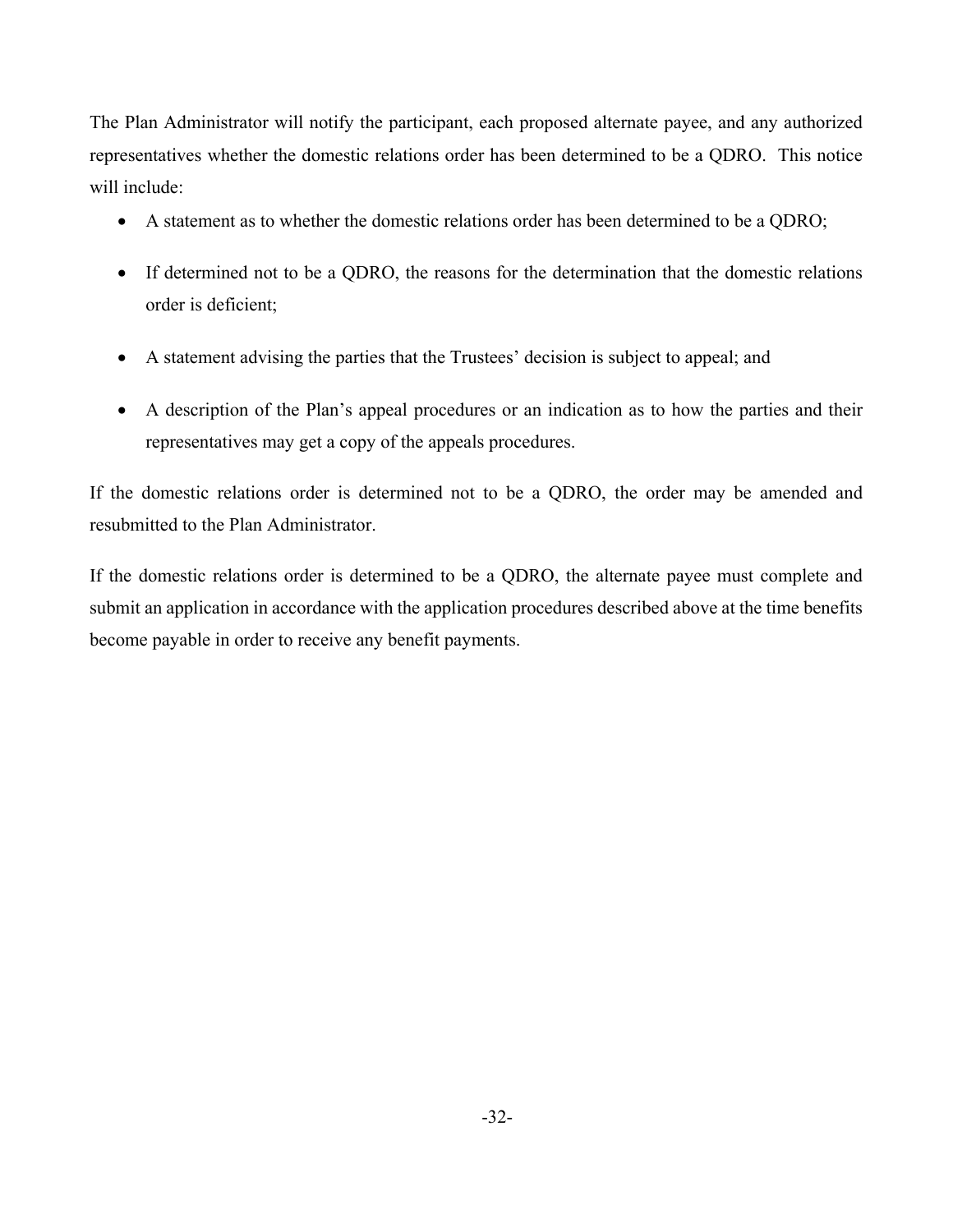# **WHAT HAPPENS IF THE PLAN TERMINATES?**

Although the Trustees intend to continue the Plan indefinitely, they reserve the right to amend or end it. If the Plan is terminated, it will not affect your right to any benefit to which you have already become entitled. If the Plan terminates, you will be entitled to any benefit you have accrued to the extent then funded.

#### **PENSION BENEFIT GUARANTY CORPORATION (PBGC)**

Your pension benefits under this multiemployer plan are insured by the Pension Benefit Guaranty Corporation (PBGC), a federal insurance agency. A multiemployer plan is a collectively bargained pension arrangement involving two or more unrelated employers, usually in a common industry.

Under the multiemployer plan program, the PBGC provides financial assistance through loans to plans that are insolvent. A multiemployer plan is considered insolvent if the plan is unable to pay benefits at least equal to the PBGC's guaranteed benefit limit when due.

The maximum benefit that the PBGC guarantees is set by law. Under the multiemployer program, the PBGC guarantee equals a participant's Years of Service multiplied by (1) 100% of the first \$11 of the monthly benefit accrual rate and (2) 75% of the next \$33. The PBGC's maximum guarantee limit is \$35.75 per month times a participant's Years of Service. For example, the maximum annual guarantee for a retiree with 30 Years of Service would be \$12,870.

The PBGC guarantee generally covers: (1) Normal and early retirement benefits; (2) disability benefits if you become disabled before the Plan becomes insolvent; and (3) certain benefits for your survivors.

The PBGC guarantee generally does not cover: (1) Benefits greater than the maximum guaranteed amount set by law; (2) benefit increases and new benefits based on Plan provisions that have been in place for fewer than 5 years at the earlier of: (i) The date the Plan terminates or (ii) the time the Plan becomes insolvent; (3) benefits that are not vested because you have not worked long enough; (4) benefits for which you have not met all of the requirements at the time the Plan becomes insolvent; and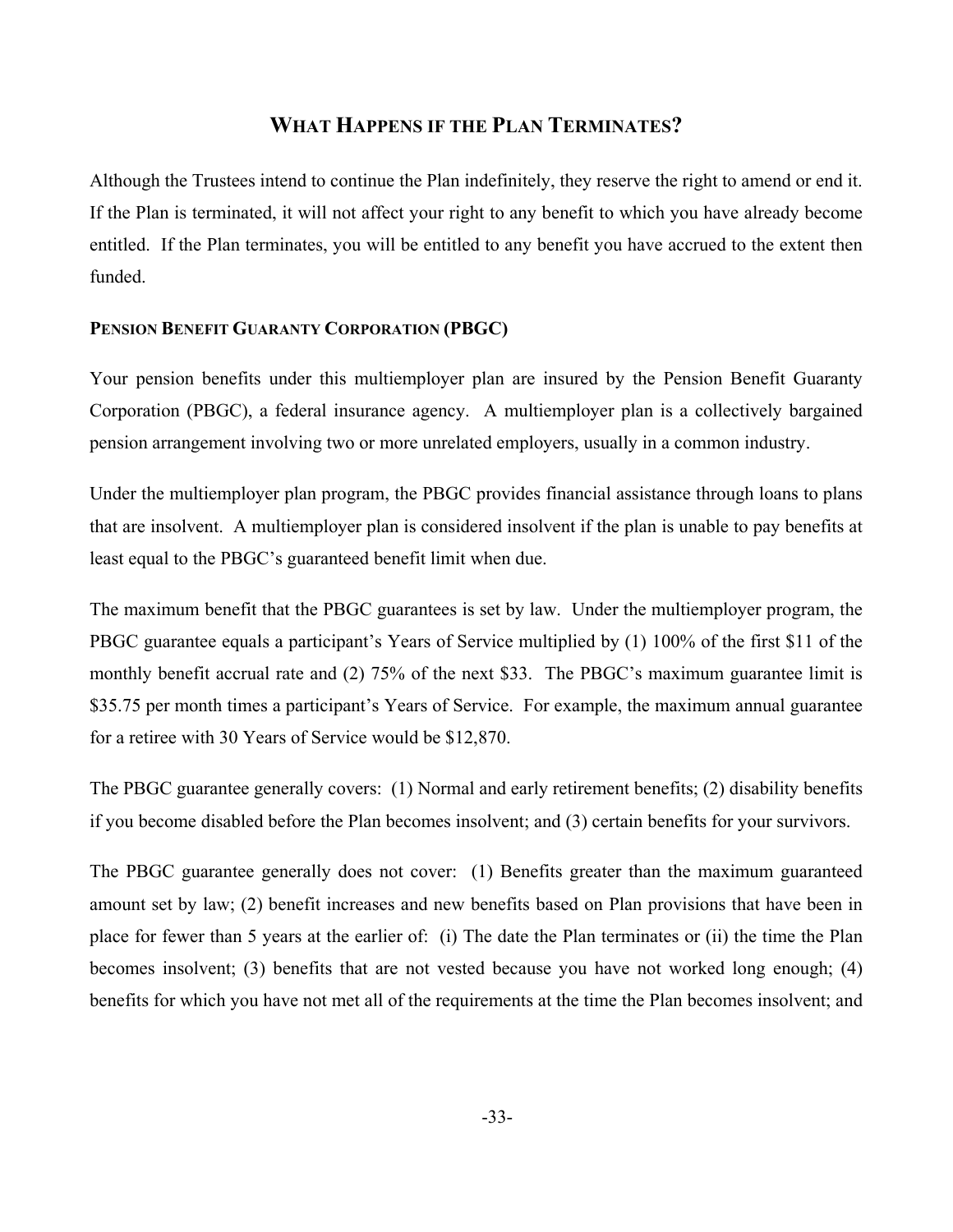(5) non-pension benefits, such as health insurance, life insurance, certain death benefits, vacation pay and severance pay.

For more information about the PBGC and the benefits it guarantees, ask your Plan Administrator or contact the PBGC's Technical Assistance Division, 1200 K Street N.W., Suite 930, Washington, D.C. 20005-4026 or call 202-326-4000 (not a toll-free number). TTTY/TDD users may call the federal relay service toll-free at 1-800-877-8339 and ask to be connected to 202-326-4000. Additional information about the PBGC's pension insurance program is available through the PBGC's website on the Internet at [http://www.pbgc.gov.](http://www.pbgc.gov/)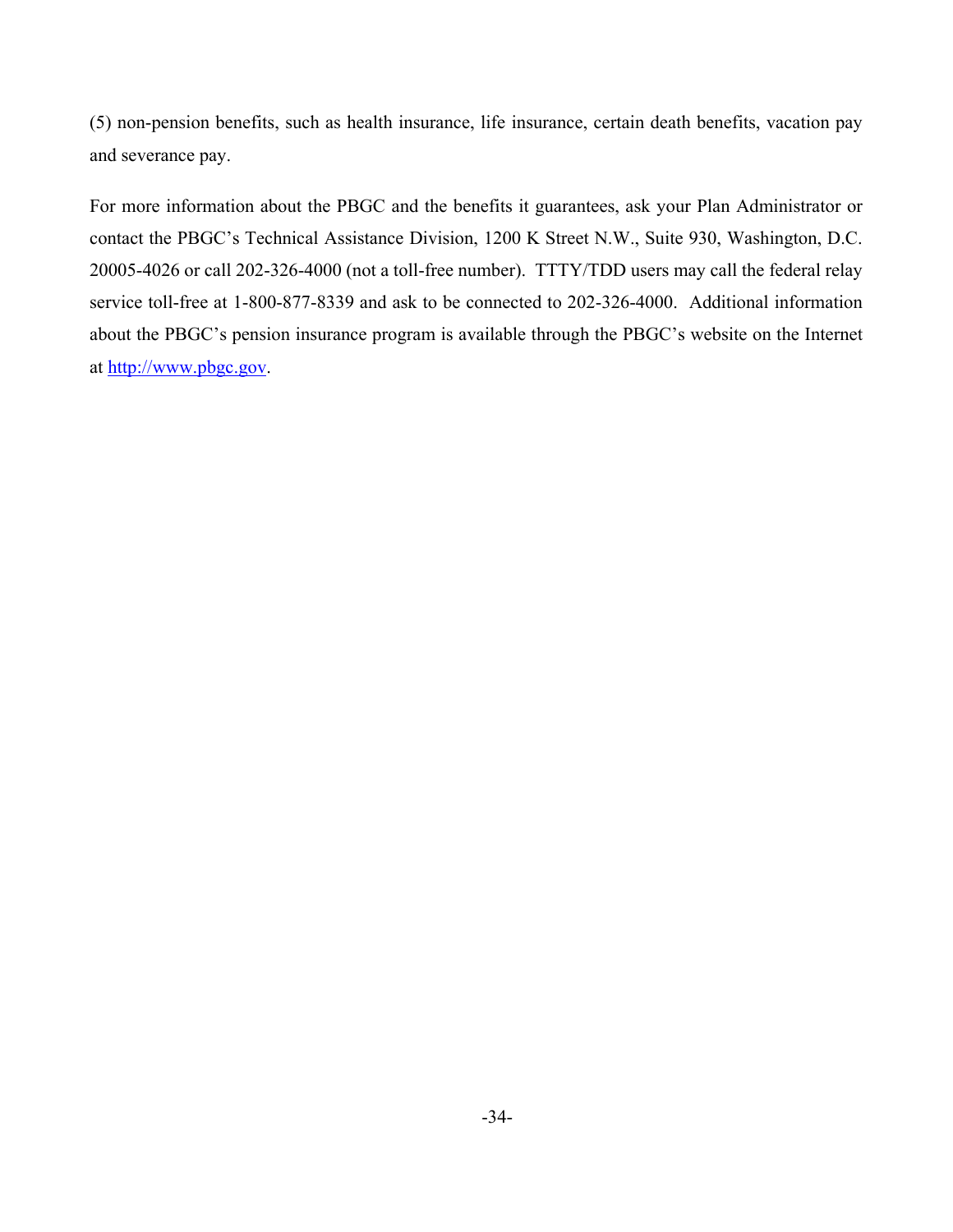# **YOUR RIGHTS UNDER THE EMPLOYEE RETIREMENT INCOME SECURITY ACT**

As a Plan Participant, you are entitled to certain rights and protections under the Employment Retirement Income Security Act of 1974 (ERISA). ERISA provides that all Plan Participants shall be entitled to:

# **Receive Information About Your Plan and Benefits**

- Examine, without charge, at the Fund Office, and at other specified locations, such as worksites and union halls, all documents governing the Plan, including insurance contracts and collective bargaining agreements, and a copy of the latest annual report (Form 5500 Series) filed by the Plan with the U.S. Department of Labor and available at the Public Disclosure Room of the Employee Benefits Security Administration.
- Obtain**,** upon written request to the Plan Administrator, copies of documents governing the operation of the Plan, including insurance contracts and collective bargaining agreements, and copies of the latest annual report (Form 5500 Series) and updated summary plan description. The Plan Administrator may make a reasonable charge for the copies.
- Receive a summary of the Plan's annual financial report. The Plan Administrator is required by law to furnish each Participant with a copy of this summary annual report.
- Obtain a statement telling you whether you have a right to receive a pension at normal retirement age (age 65) and, if so, what your benefits would be at normal retirement age if you stop working under the Plan now. If you do not have a right to a pension, the statement will tell you how many more years you have to work to get a right to a pension. This statement must be requested in writing and is not required to be given more than once every 12 months. The Plan must provide the statement free of charge.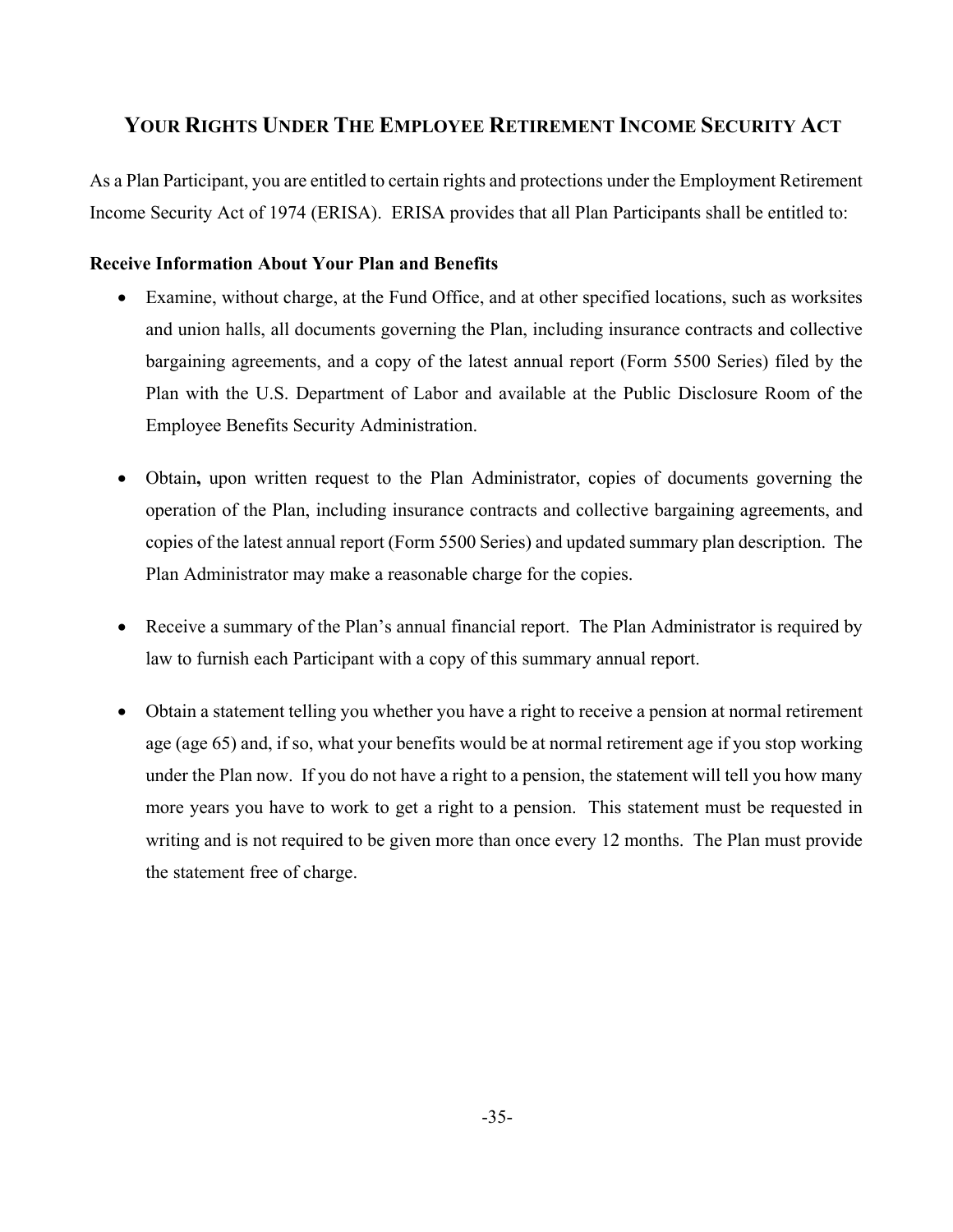#### **Prudent Actions by Plan Fiduciaries**

In addition to creating rights for Plan participants, ERISA imposes duties upon the people who are responsible for the operation of the employee benefits plan. The people who operate your Plan, called "fiduciaries" of the Plan, have a duty to do so prudently and in the interest of you and other Plan Participants and beneficiaries. No one, including your employer, your union, or any other person, may fire you or otherwise discriminate against you in any way to prevent you from obtaining a pension benefit or exercising your rights under ERISA.

### **Enforce Your Rights**

If your claim for a pension benefit is denied or ignored, in whole or in part, you have the right to know why this was done, to obtain copies of documents relating to the decision without charge, and to appeal any denial, all within certain time schedules.

Under ERISA, there are steps you can take to enforce the above rights. For instance, if you request a copy of plan documents or the latest annual report from the plan and do not receive them within 30 days, you may file suit in a federal court. In such a case, the court may require the Plan Administrator to provide the materials and pay you up to \$110 a day until you receive the materials, unless the materials were not sent because of reasons beyond the control of the Administrator.

If you have a claim for benefits which is denied or ignored, in whole or in part, you may file suit in a state or federal court. In addition, if you disagree with the Plan's decision or lack thereof concerning the qualified status of a domestic relations order, you may file suit in federal court. If it should happen that Plan fiduciaries misuse the Plan's money, or if you are discriminated against for asserting your rights, you may seek assistance from the U.S. Department of Labor, or you may file suit in a federal court. The court will decide who should pay court costs and legal fees. If you are successful, the court may order the person you have sued to pay these costs and fees. If you lose, the court may order you to pay these costs and fees, for example, if it finds your claim is frivolous.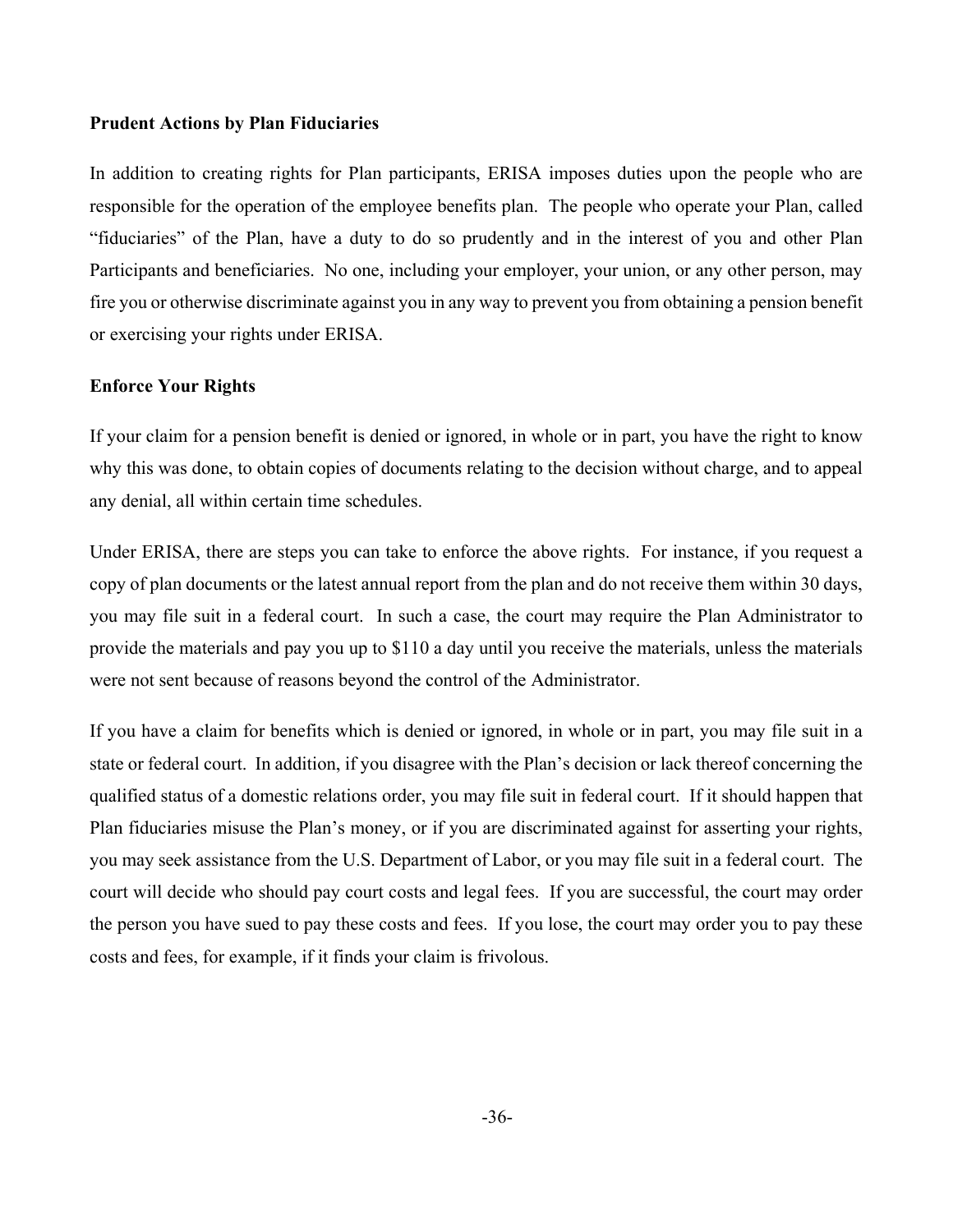### **Assistance with Your Questions**

If you have any questions about the Plan, you should contact the Plan Administrator. If you have any questions about this statement or about your rights under ERISA, or if you need assistance in obtaining documents from the Plan Administrator, you should contact the nearest office of the Employee Benefits Security Administration, U.S. Department of Labor or the Division of Technical Assistance and Inquiries, Employee Benefits Security Administration, U.S. Department of Labor, 200 Constitution Avenue N.W., Washington, D.C. 20210. You may also obtain certain publications about your rights and responsibilities under ERISA by calling the Publications hotline of the Employee Benefits Security Administration.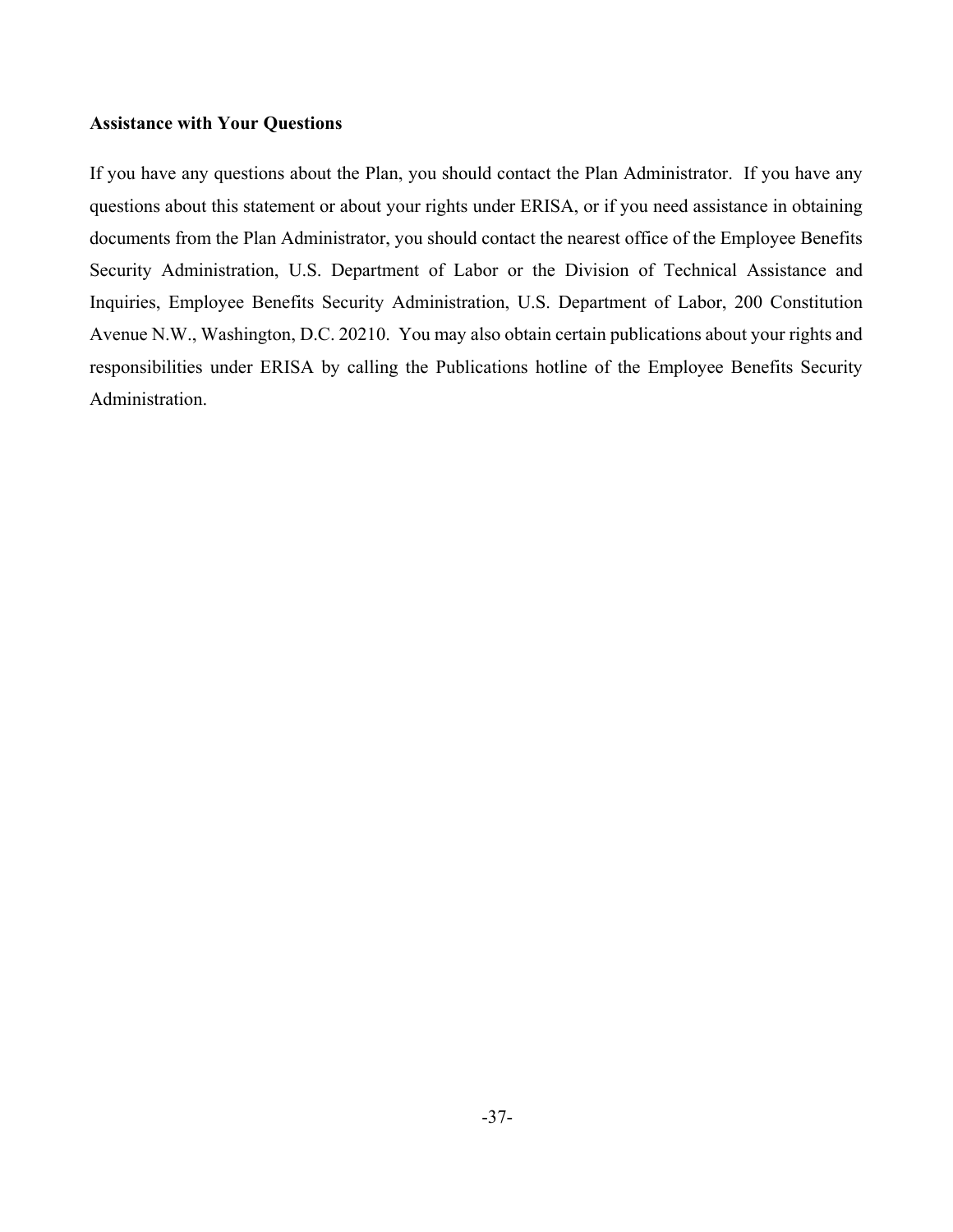# **ADMINISTRATIVE INFORMATION**

Normally, the Fund Office should be able to help you resolve any problem you might have about your rights to benefits. All Plan documents and other related information are available if you wish to study these materials.

If, for some reason, it becomes necessary to contact the Department of Labor, you will need the following information to properly identify your Plan.

### **OFFICIAL NAME OF PLAN**

Operative Plasterers' and Cement Masons' International Association Local 262 Pension Fund

### **PLAN SPONSOR**

Board of Trustees

| Dale Alleyne    | Michael Patti          |
|-----------------|------------------------|
| Gino Castignoli | Salvatore DiLorenzo    |
| Kern Alexis     | <b>Matthew Stevens</b> |

### **CONTRIBUTING EMPLOYERS**

The Fund Office has a list of Contributing Employers and will provide you, upon written request, with names and addresses of Contributing Employers.

# **PLAN ADMINISTRATOR**

The Board of Trustees

Operative Plasterers' and Cement Masons' International Association Local 262 Pension Fund Northeast District Council of the OPCMIA Fringe Benefit Funds 100 Merrick Road Suite 500 West

Rockville Centre, NY 11570